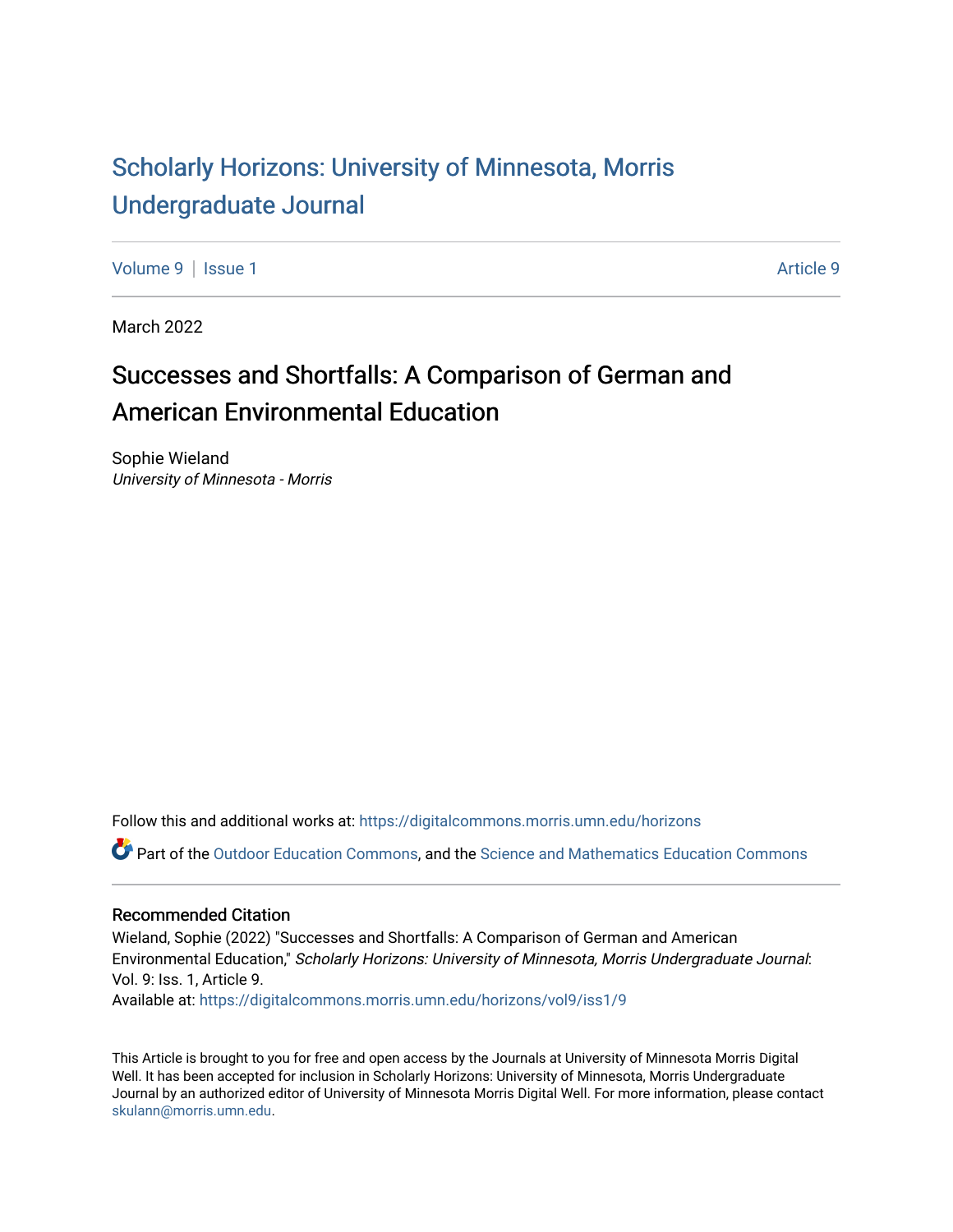#### **Successes and Shortfalls: A Comparison of German and American Environmental Education**

Sophie Wieland

#### **ABSTRACT**

Germany and the United States have very different national policies related to climate change mitigation and adaptation, a reflection of starkly different public views on climate change. Public opinions on the environment have many influences, with primary and secondary public education being a factor in the development of environmentally friendly opinions and behaviors. The differences in each country's approach to the environment, overall methods of environmental education, and continuing problems in climate education are investigated here through a literature search. Both Germany and the US have education systems centered on regional control, and slow change of educational standards plagues both systems. Even so, Germany has more environmental education. The US public's greater skepticism of climate scientists creates shortfalls in both the reach and method of US environmental education.

Overarching climate policy in a nation requires considerable support. The majority of political parties in power must support action, as with any other law, but future coalition governments and the general public must support the laws as well. Entrenched damaging infrastructure, the perception that climate change will mostly impact other countries, and the long term nature of the problem and possible solutions means that climate change is not a problem solved in one administration or by quick-to-wane popular support (Spence et al. 958, 960, Gifford 290, Müller 463). When comparing Germany and the United States, it is clear Germany's renewable energy transition - the Energiewende - has considerable public support, with 88% of respondents generally approving in 2017 (Wehrmann and Wettengel). Younger generations - future voters and recent participants in the education system - are even more supportive of the Energiewende, with 93% of 14 - 29 year olds supporting the policy (Bild.de). This support has ushered in a national energy revolution and local energy changes (Archer and Banks). The United States has considerably less unity of opinion on climate change and possible solutions, with only 67% conceding global warming is happening, and 53% believing global warming is caused by humans (Marlon et al.). While many factors influence people's environmental beliefs and policy choices, environmental education within public schools is investigated here as a possible means of creating a society able to respond to the threat of climate change.

The German public school system includes Kindergarten, Grundschule, and then Realschule, Gymnasium, or Hauptschule (Eckhardt 25, 26). Additional education (i.e. universities, trade schools, etc.) varies widely with possible careers, and is beyond the scope of this paper. Education is primarily the responsibility of the Länder (German states), through the Standing Conference of the Ministers of Education and Cultural Affairs (Kultusministerkonferenz, KMK). The KMK develops standards for education (Bildungsstandards), which are implemented at local schools ("Teaching", Eckhardt 110). Non-educators - parents, students, or business leaders - may be consulted during the finalization of the standards in the KMK procedure ("Teaching"). The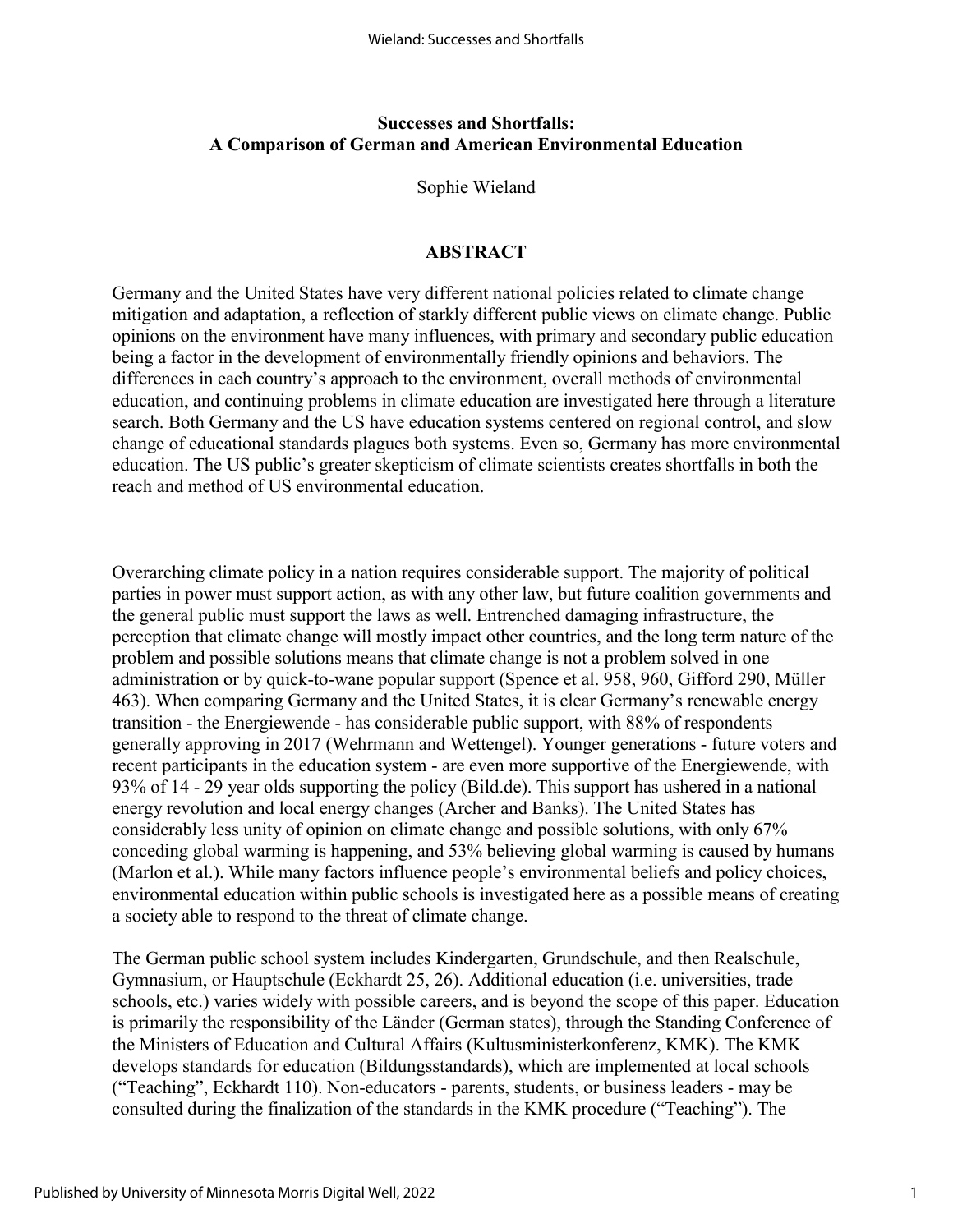federal government has limited control over education though the Institute for Educational Quality Improvement (Institut zur Qualitätsentwicklung im Bildungswesen, IQB), which creates some nationwide standards, assessments, and recommendations (Eckhardt 40).

Primary and secondary education in the United States is nearly entirely a state concern, and most states grant considerable control to local school districts (US Department of Education, "Federal Role"). This leads to more variation within the US education system than in Germany. Standards are normally adopted state-wide by state legislatures or departments/boards of education, though curriculum itself is adopted at the local level (see table 1). Parents, public officials, students, community members, and business leaders have considerably more input at the local level, and much of the curriculum is determined at the local level. Thus non-educators have much stronger input on education in the US, though of course not in every state (see Hawaii). Federal policies have no effect on curriculum (US Department of Education), though some groups of standards, like Common Core or the Next Generation Science Standards (NGSS), are voluntary federal standards states can choose to implement ("Frequently", "Next" [*Department*] xiv).

| Table 1: Information on a selection of US state education standards, showcasing the variety |  |
|---------------------------------------------------------------------------------------------|--|
| of approaches.                                                                              |  |

| <b>State</b> | <b>Standards</b><br>developed statewide<br>by:                             | <b>Curriculum adopted</b><br>locally by:                 | <b>Includes climate</b><br>change:                                                                 |
|--------------|----------------------------------------------------------------------------|----------------------------------------------------------|----------------------------------------------------------------------------------------------------|
| Arizona      | State Board of<br>Education, with<br>comments from<br>public <sup>1</sup>  | Districts and schools,<br>with public input <sup>1</sup> | Yes <sup>2</sup>                                                                                   |
| Arkansas     | Curriculum Support<br>units, within the<br>Department of<br>Education $3$  | Distriets <sup>4</sup>                                   | Yes, but does not<br>suggest human<br>impact is the main<br>cause <sup>5</sup>                     |
| California   | State Board of<br>Education $6$                                            | Educators <sup>6</sup>                                   | Yes, NGSS <sup>7</sup>                                                                             |
| Colorado     | State Legislature,<br>public, and State<br>Board of Education <sup>8</sup> | Distriets <sup>8</sup>                                   | Yes, but suggests<br>research is not<br>concrete enough to<br>concede human<br>impact <sup>9</sup> |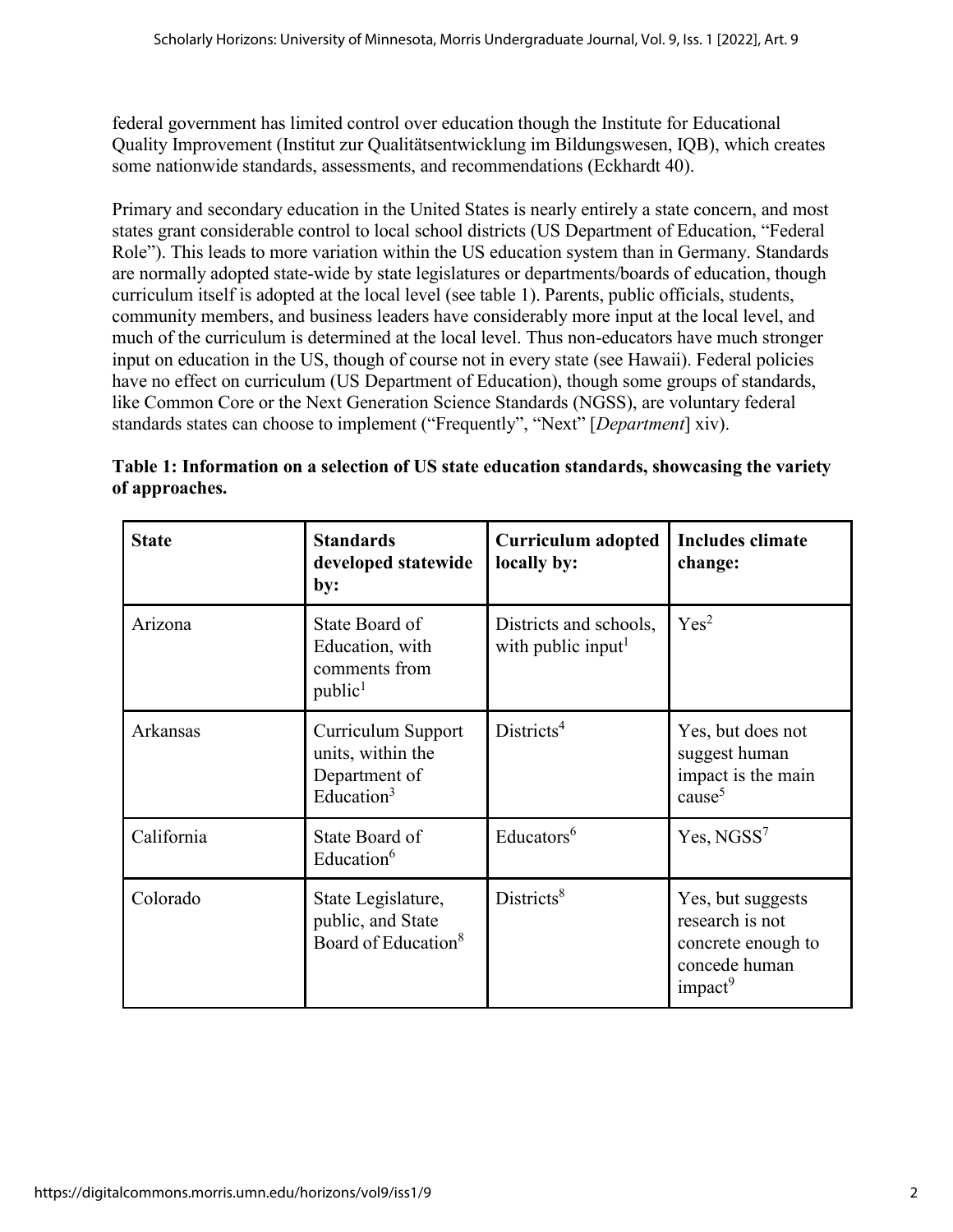| Florida   | State Board of<br>Education, public<br>input; CPALMS <sup>10, 11</sup>                         | Curriculum support<br>provided by<br>CPALMS <sup>10</sup> | Yes, but does not<br>suggest human<br>impact is the main<br>cause <sup>12</sup>                         |
|-----------|------------------------------------------------------------------------------------------------|-----------------------------------------------------------|---------------------------------------------------------------------------------------------------------|
| Hawaii    | State Board of<br>Education <sup>13</sup>                                                      | Schools and<br>teachers <sup>14</sup>                     | Yes, NGSS <sup>13</sup>                                                                                 |
| Idaho     | State Board of<br>Education <sup>15</sup>                                                      | Districts <sup>15</sup>                                   | Yes, but does not<br>suggest human<br>impact is the main<br>cause <sup>16</sup>                         |
| Illinois  | State Board of<br>Education <sup>17</sup>                                                      | Schools and<br>teachers <sup>17</sup>                     | Yes, based on NGSS,<br>but does not suggest<br>human impact is the<br>main cause <sup>18, 19</sup>      |
| Indiana   | State Board of<br>Education <sup>20</sup>                                                      | School boards <sup>21</sup>                               | Yes, though very<br>skeletal and does not<br>suggest human<br>impact is the main<br>cause <sup>22</sup> |
| Iowa      | Department of<br>Education <sup>23</sup>                                                       | Districts and<br>teachers $^{23}$                         | Yes, $NGSS^{24, 25}$                                                                                    |
| Kansas    | State Department of<br>Education; reviews at<br>least every seven<br>years <sup>26</sup>       | Districts <sup>26</sup>                                   | Yes, NGSS <sup>27</sup>                                                                                 |
| Kentucky  | Legislature,<br>Department of<br>Education, public<br>input <sup>28</sup>                      | Districts <sup>29</sup>                                   | Yes, $NGSS^{30, 31}$                                                                                    |
| Louisiana | <b>Standards Review</b><br>Committee, which<br>includes members of<br>the public <sup>32</sup> | Teachers <sup>33</sup>                                    | Yes, but suggests<br>research is not<br>concrete enough to<br>concede human<br>impact <sup>34</sup>     |

## **Table 1, continued**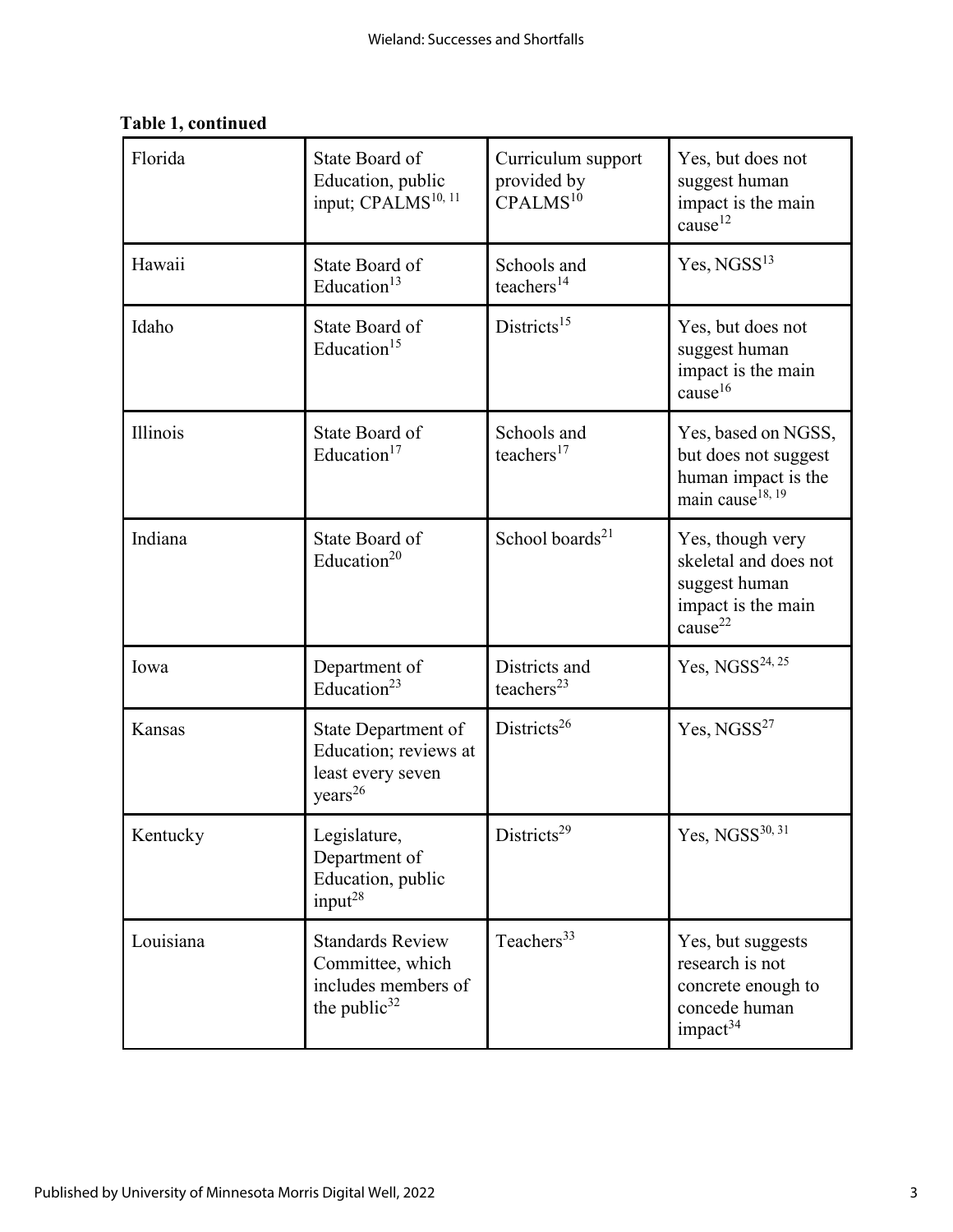### **Table 1, continued**

| Maine       | Department of<br>Education, educator<br>input <sup>35</sup>                         | Districts <sup>36</sup>                      | Yes, NGSS <sup>37, 38</sup>                                   |
|-------------|-------------------------------------------------------------------------------------|----------------------------------------------|---------------------------------------------------------------|
| Mississippi | Department of<br>Education <sup>39</sup>                                            | Districts, schools, and<br>teachers $39$     | Yes, but frames<br>human impact as<br>debatable <sup>39</sup> |
| Missouri    | State Board of<br>Education $40$                                                    | Districts and<br>schools <sup>40</sup>       | Yes, but frames<br>human impact as<br>debatable <sup>41</sup> |
| Montana     | Board of Public<br>Education, public<br>input <sup>42, 43</sup>                     | School boards, public<br>input $43$          | Yes, but no mention<br>of human cause <sup>42</sup>           |
| Nebraska    | State Board of<br>Education, public<br>input <sup>44</sup>                          | Schools <sup>44</sup>                        | No, very skeletal <sup>45</sup>                               |
| New Jersey  | State Board of<br>Education <sup>46</sup>                                           | Districts <sup>46</sup>                      | Yes, NGSS <sup>47</sup>                                       |
| Washington  | Office of<br>Superintendent of<br>Public Instruction,<br>public input <sup>48</sup> | School boards and<br>educators <sup>49</sup> | Yes, NGSS <sup>50, 51</sup>                                   |

- 1 ("K-12 Standards Section") 2 ("Arizona Science")
- 3 ("Curriculum Support") 4 ("Arkansas Academic")
- 
- 
- 9 ("Colorado Academic") 10 (Razzouk)
- 11 ("Standards Review" [*Florida*]) 12 ("SC.912.E.7.7")
- 13 ("Next" [*Hawaii DOE*]) 14 ("Hawaii DOE")
- 
- 
- 
- 
- 5 ("Arkansas K-12") 6 ("Content Standards")
- 7 ("CA Content") 8 ("2020 Colorado")
	-
	-
	-
- 15 ("Idaho Content Standards") 16 ("Idaho Content Standards Science")
- 17 ("EQ CL17") 18 ("High School")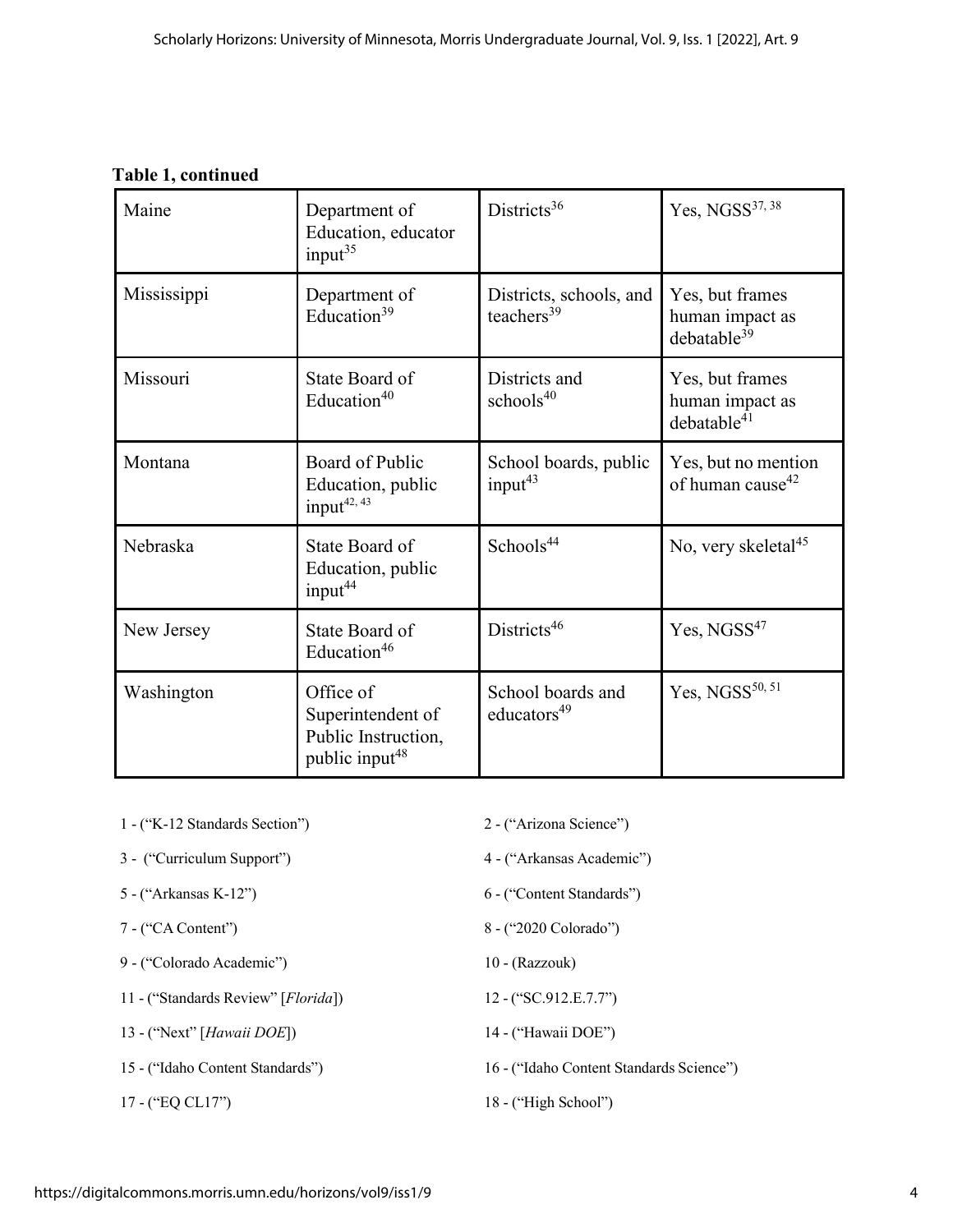| 22 - ("Science and Engineering")<br>$21 -$ ("What Are")<br>24 - ("Earth and Human")<br>23 - ("Student Standards")<br>25 - ("Understanding")<br>26 - ("Curricular Standards")<br>27 - ("Topic Arrangements")<br>28 - ("Kentucky Academic Standards Revision")<br>29 - ("Kentucky Model")<br>30 - ("Kentucky" [2015])<br>32 - ("Louisiana Standards")<br>31 - ("Next" [ $Kentucky$ ])<br>34 - ("K-12 Science Resources")<br>33 - ("Academic Standards" [Department])<br>35 - ("Standards Review" [Maine])<br>36 - ("Curriculum Models")<br>37 - ("Standards & Instruction")<br>38 - ("Chapter 132")<br>39 - ("2018 Mississippi")<br>40 - ("Missouri Learning")<br>41 - ("6-12 Science")<br>42 - ("Montana Science")<br>43 - ("K-12 Content Standards & Revision")<br>44 - ("Nebraska Career")<br>45 - ("Comprehensive")<br>46 - ("New Jersey Student")<br>$47 - (Branch)$<br>48 - ("Learning Standards & Instructional")<br>50 - ("Science K-12 Learning")<br>49 - ("RCW") | 19 - ("Illinois Vision") | 20 - ("Indiana Academic") |
|--------------------------------------------------------------------------------------------------------------------------------------------------------------------------------------------------------------------------------------------------------------------------------------------------------------------------------------------------------------------------------------------------------------------------------------------------------------------------------------------------------------------------------------------------------------------------------------------------------------------------------------------------------------------------------------------------------------------------------------------------------------------------------------------------------------------------------------------------------------------------------------------------------------------------------------------------------------------------|--------------------------|---------------------------|
|                                                                                                                                                                                                                                                                                                                                                                                                                                                                                                                                                                                                                                                                                                                                                                                                                                                                                                                                                                          |                          |                           |
|                                                                                                                                                                                                                                                                                                                                                                                                                                                                                                                                                                                                                                                                                                                                                                                                                                                                                                                                                                          |                          |                           |
|                                                                                                                                                                                                                                                                                                                                                                                                                                                                                                                                                                                                                                                                                                                                                                                                                                                                                                                                                                          |                          |                           |
|                                                                                                                                                                                                                                                                                                                                                                                                                                                                                                                                                                                                                                                                                                                                                                                                                                                                                                                                                                          |                          |                           |
|                                                                                                                                                                                                                                                                                                                                                                                                                                                                                                                                                                                                                                                                                                                                                                                                                                                                                                                                                                          |                          |                           |
|                                                                                                                                                                                                                                                                                                                                                                                                                                                                                                                                                                                                                                                                                                                                                                                                                                                                                                                                                                          |                          |                           |
|                                                                                                                                                                                                                                                                                                                                                                                                                                                                                                                                                                                                                                                                                                                                                                                                                                                                                                                                                                          |                          |                           |
|                                                                                                                                                                                                                                                                                                                                                                                                                                                                                                                                                                                                                                                                                                                                                                                                                                                                                                                                                                          |                          |                           |
|                                                                                                                                                                                                                                                                                                                                                                                                                                                                                                                                                                                                                                                                                                                                                                                                                                                                                                                                                                          |                          |                           |
|                                                                                                                                                                                                                                                                                                                                                                                                                                                                                                                                                                                                                                                                                                                                                                                                                                                                                                                                                                          |                          |                           |
|                                                                                                                                                                                                                                                                                                                                                                                                                                                                                                                                                                                                                                                                                                                                                                                                                                                                                                                                                                          |                          |                           |
|                                                                                                                                                                                                                                                                                                                                                                                                                                                                                                                                                                                                                                                                                                                                                                                                                                                                                                                                                                          |                          |                           |
|                                                                                                                                                                                                                                                                                                                                                                                                                                                                                                                                                                                                                                                                                                                                                                                                                                                                                                                                                                          |                          |                           |
|                                                                                                                                                                                                                                                                                                                                                                                                                                                                                                                                                                                                                                                                                                                                                                                                                                                                                                                                                                          |                          |                           |
|                                                                                                                                                                                                                                                                                                                                                                                                                                                                                                                                                                                                                                                                                                                                                                                                                                                                                                                                                                          |                          |                           |

<sup>51 - (&</sup>quot;WSSLS Resources")

The fact that national systems of standards in the US are voluntary programs that states may opt into or opt into only parts of is one notable difference to Germany. Germany has some national standards, for example in math and German at grade 4, that are mandatory for all Länder (Eckhardt 40, 239). The second notable difference is the role that non-educators play. An informative example is the process for approving and purchasing textbooks. In Germany, conferences of teachers choose textbooks for each school, usually from a list of textbooks approved by the KMK ("Teaching"). In the US, textbooks and other instructional materials are sometimes approved by the state board of education or controlled considerably by educators, as in Idaho and Hawaii respectively ("Curricular Materials", "Hawaii"). Many, however, are approved at the school district, usually by a school board with an opportunity for public input, as in Missouri ("Missouri").

Environmental education is encompassed in international agreements both nations are party to. Climate education is included in the 4th Article of the 1992 United Nations Framework Convention on Climate Change, which both the US and Germany signed and ratified ("United Nations" [Treaty]). However, it is dictated only that "educational and public awareness programmes on climate change and its effects" and "education and training programmes" be developed and implemented, which could be interpreted as applying only to higher education or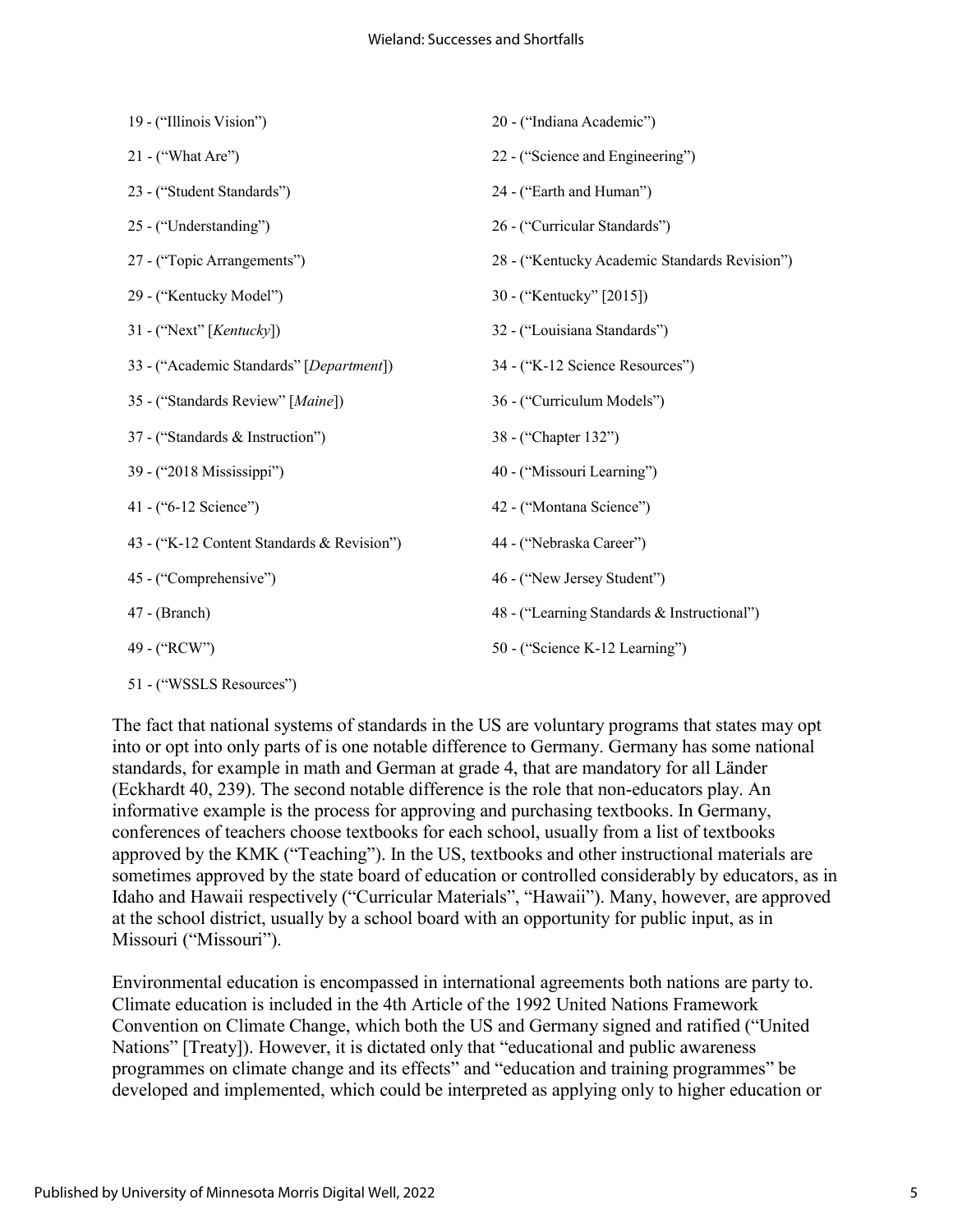training of professionals ("United Nations" [*Climate Change*] 17). Article 12 of the Paris Agreement specifically states that "Parties shall cooperate in taking measures, as appropriate, to enhance climate change education [...]" ("Paris" 16). Both Germany and the US were originally signatories, though the US withdrew from the agreement in November 2020 before rejoining in January 2021 ("Chapter XXVII").

The UN Sustainable Development Goals include Education for Sustainable Development (ESD) ("Education for Sustainable"). In 2017 Germany formed a National Action Plan for ESD, the first step to bindingly incorporating sustainable development in education, including climate information ("Education and Research"). The United States' locally-focused education system has no similar unified intention; implementation of ESD is under the purview of many non-governmental organizations, local and state governments, and grassroots movements (Smith et al. 3).

Even so, climate education in Germany and the US have considerable baseline similarities. In both countries, it is primarily the responsibility of concerned citizens to bring the issue up to Länder or state authorities, which may then be implemented at the local level. The biggest difference between the countries is the degree of implementation of environmental education. Germans have widely agreed that global warming is happening, primarily human caused, and should be taught in schools. Debate on education standards centers on interdisciplinary teaching of environmental problems and the degree or time invested in the topic. American debates are in an earlier phase of implementation and argue about the role of humans in climate change, whether it should be taught as a two-sided issue, and on the consensus of climate scientists. The educational differences reflect the general differences in environmental beliefs between the countries. 60% of Americans consider climate change a major threat or very serious problem, compared to 81% of Germans (Kennedy, "Germany"). As Morris and Jungjohann note, the US is still deciding on a direction of climate activism, beginning to fight fossil fuels, and expanding grassroot support. Germany has already decided on a direction, and is developing and implementing policies to meet those goals (Morris and Jungjohann).

Germany's first environmental program, in 1970, emphasized the importance of environmental education. It was followed by recommendations for environmental education passed by the federal government in 1978 and the KMK in 1980 (Eulefeld 301). In 1981 the Kiel Institute for Science Education (Institut für die Pädagogik de Naturwissenschaften, IPN) published teaching materials and methodology, though they were rarely implemented in schools (Eulefeld 301). In circa 1985, further teacher training was introduced, and textbooks and materials had been created for teaching environmental education (Eulefeld 302, 306). The major flaws, as of 1991, were a failure to present environmental topics interdisciplinarily, spending too little time on the subject, a lack of teacher education, and a need for local, action-based education (Eulefeld 301, 305).

Stokes and colleagues provide an overview of environmental education policy in the European Union as of 2001. The European Parliament passed a Resolution in 1993 "which called on Member States and the Commission to: 'include the environmental dimension in all aspects of education at all levels' and to 'emphasise the fundamental role of schools and their teachers in the development and implementation of policy'", though it was not legally binding (Stokes et al. 5). Of the three Länder (Bavaria, North Rhine-Westphalia and Thuringia) researched by Stokes and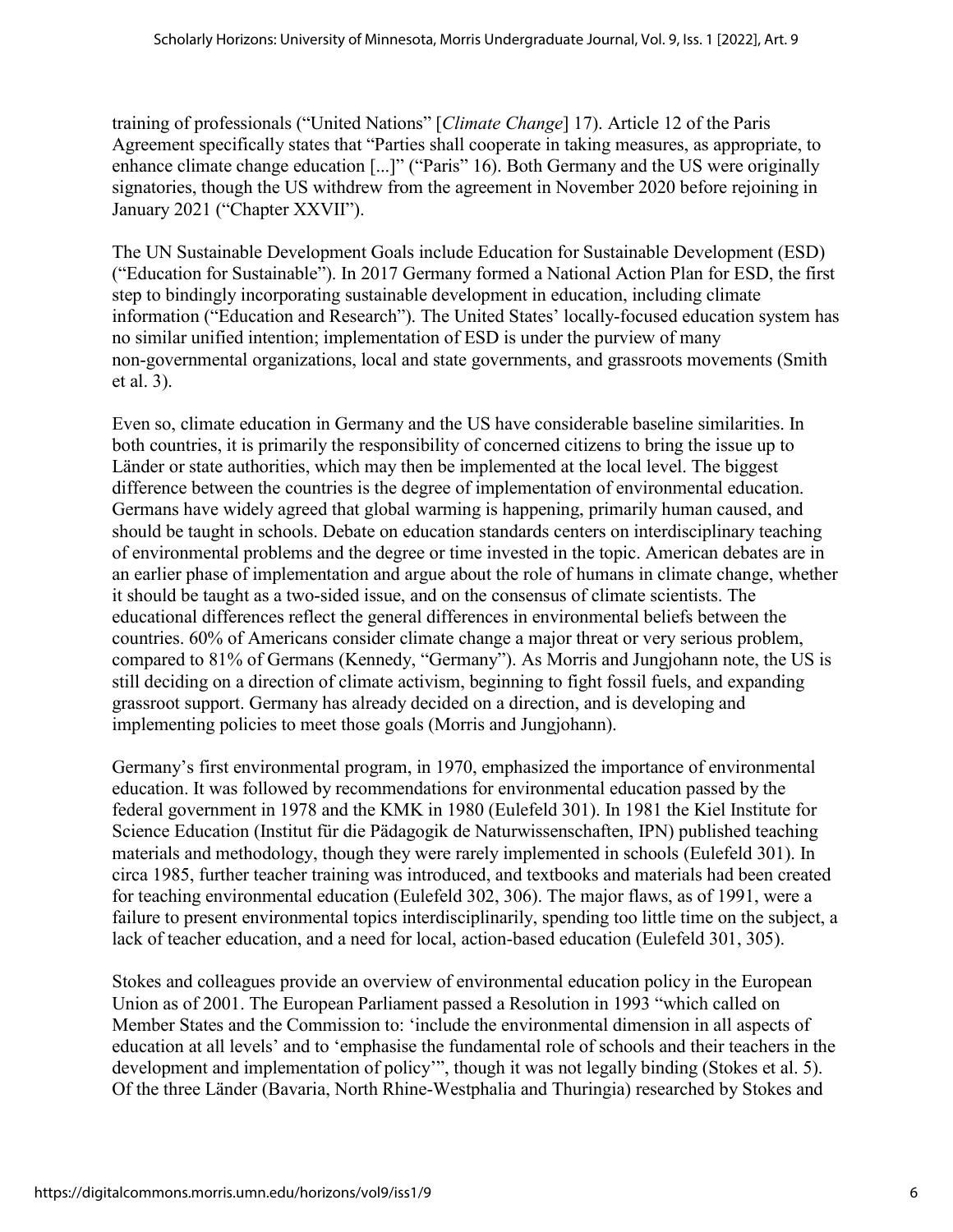colleagues, Bavaria and Thuringia include the environment in primary education aims (Stokes et al. 5 - 7). In Bavaria environmental education is compulsory for primary schools (Stokes et al. 7). Environmental education is either taught in science classes or presented interdisciplinarily in secondary school in all areas of Germany researched (Stokes et al. 12).

Upper secondary schools offer more course choices, but environmental education is taught to students if they take coursework in geography or science (Stokes et al. 20). In Thuringia, environmental education is taught as one of six interdisciplinary topics, which are supported with materials and updated education for educators to help teach rapidly changing social problems (Stokes et al. 24). Bavaria has upper secondary students partner with local environmental agencies in action-based education or initiatives. In North Rhine-Westphalia, state funding has been allotted to specific school environmental projects, but no other overarching environmental education is mentioned (Stokes et al. 26).

Climate education in the US is considerably more haphazard. As of 2016, 13 states have implemented the NGSS standards (Plutzer et al. 11). This set of national, voluntary, science standards explicitly mentions climate change ("Next" [*Department*] 77, 84, 117). A 2016 report from the National Center for Science Education found that 90% of middle schools and 98% of high schools teach climate change (Plutzer et al. 11). Individual states, most notably New Jersey and Washington, have implemented legislation requiring climate change to be taught in public schools (Branch, "Integrated Environmental"). New Jersey had already implemented the NGSS standards, but the new state standards emphasize climate further and are interdisciplinary - that is, climate change will be discussed outside of science classes (Branch, "2020 New Jersey" 8). It should be noted that the local process of curriculum development means that teachers and school districts have the freedom to teach beyond what is required by state standards both in Germany and the US, though it is difficult to find conclusive evidence on individual teachers who teach environmental education without being required to.

The National Center for Science Education statistics paint a rosy picture of climate education in the United States, though a number of problems mar such positive percentages. First, the majority of states have not implemented the NGSS standards. The National Center for Science Education supports the NGSS for its standardized curriculum, explaining, "it is unrealistic to expect individual teachers to cover the topic comprehensively in every course, and the current lack of coordination is contributing to a situation where students are probably encountering some important topics repeatedly and others not at all. Whether it occurs at the level of a single science department, an individual school or, better, at the level of school districts or states, an agreedupon curriculum is critically important" (Plutzer et al. 31). Legislatures can also undermine existing or prospective climate education standards, as recently demonstrated in Idaho and New Mexico (Cheskis et al., Stark). Though in both states anthropogenic climate change standards were upheld, this highlights the danger of rollback in standards, especially when state legislatures have control of standards and weakening climate education may be politically motivated. In 2020, eighteen state measures in support of climate change education were introduced; all failed or are pending in committee ("The Year").

The slow and sometimes backward movement of climate education is compounded by the conventional method of approving and procuring textbooks. Textbooks have a large impact on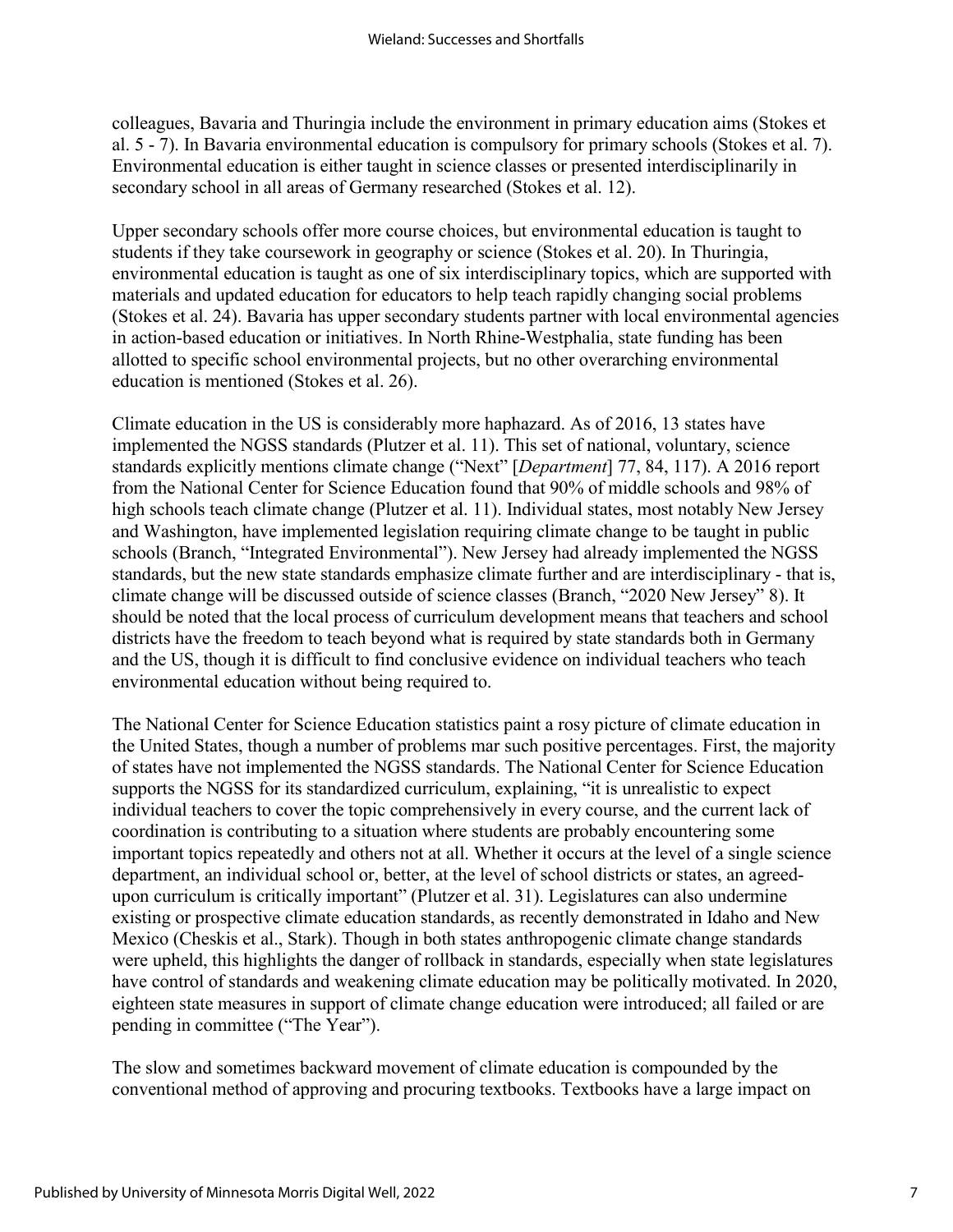what students learn and teachers teach, and are often used for many years (Meehan et al. 499, 503). Social studies textbooks focus on mitigation more than science textbooks do, but many materials suggested climate change would mainly affect people in other areas of the world or in the future (Meehan et al. 511, 516). When textbooks do offer mitigation strategies, many only suggest low-impact solutions to students, like replacing light bulbs, over more dramatic and effective solutions like limiting air travel (Collins and Osborne). Choi and colleagues reviewed common earth science and environmental science textbooks, and concluded that even popular texts sometimes misrepresent science. Some are not clear enough to avoid perpetuating common misconceptions, like falsely equating ozone depletion and global warming or not differentiating between weather and climate (Choi et al. 890, 897). Teacher training and using more frequently updated materials were stressed as solutions to the weaknesses of textbooks (Choi et al. 896). While the Internet allows fast dispersion of the most current scientific knowledge, it also allows misinformation and inaccurate classroom resources to reach educators looking for materials (Plutzer et al. 33).

Another problem in US climate education is how comfortable teachers are teaching climate change science or solutions. The previously mentioned report from the National Center for Science Education determined that many science teachers are not well-versed on the greenhouse effect, decreasing the likelihood that they would devote significant time to the causes of global warming (Plutzer et al. 22). Only 39% of teachers surveyed knew that over 80% of scientists agree climate change is anthropogenic, and one in five responded that they did not know (Plutzer et al. 22, 23). Many educators did report a lack of formal climate education, or outdated education (Plutzer et al. 24). This is a concern even when legislation has otherwise supported environmental education, as in New Jersey; current laws provide professional development training, but no updated environmental or climate education for teachers ("New Professional" 3, Branch).

It is important to note that the NCSE survey was entirely voluntary, and received responses from only 1,500 of an estimated 3.2 million educators in the United States (Plutzer et al. 10, Riser-Kositsky). Personal opinions can subconsciously affect what and how teachers teach, and may also have affected who responded to the survey (Plutzer et al. 25). The current environmental education system is a positive feedback loop; when climate change or environmental concerns are not taught, educators are not introduced to the topic until late in their pedagogical instruction. They are often unable or unwilling to comprehensively teach environmental content to the next generation, perpetuating the gap in knowledge. Conversely, if the cycle of misinformation can be interrupted, it can become a positive feedback loop of another sort: when cultures or individuals are aware of and care about the environment, environmental education is likely introduced and maintained, thus increasing the number of environmentally aware citizens.

The final issue with US climate education is how climate change is presented to students. Problematically, some teachers do so through debate or other methods that question the validity of climate change. Thus it is unlikely that 98% of high school students are taught accurate environmental information, as the NCSE reports (Plutzer et al. 11). There is considerable scientific consensus, about 97% (Cook et al. 4), that the earth is warming from human causes, but presenting climate change as a debate grants equal weight to both sides. This gives increased legitimacy to conspiracy theory-esque climate deniers, and suggests that debating fact is an acceptable mode of education. Other educators present multiple, contradictory statements,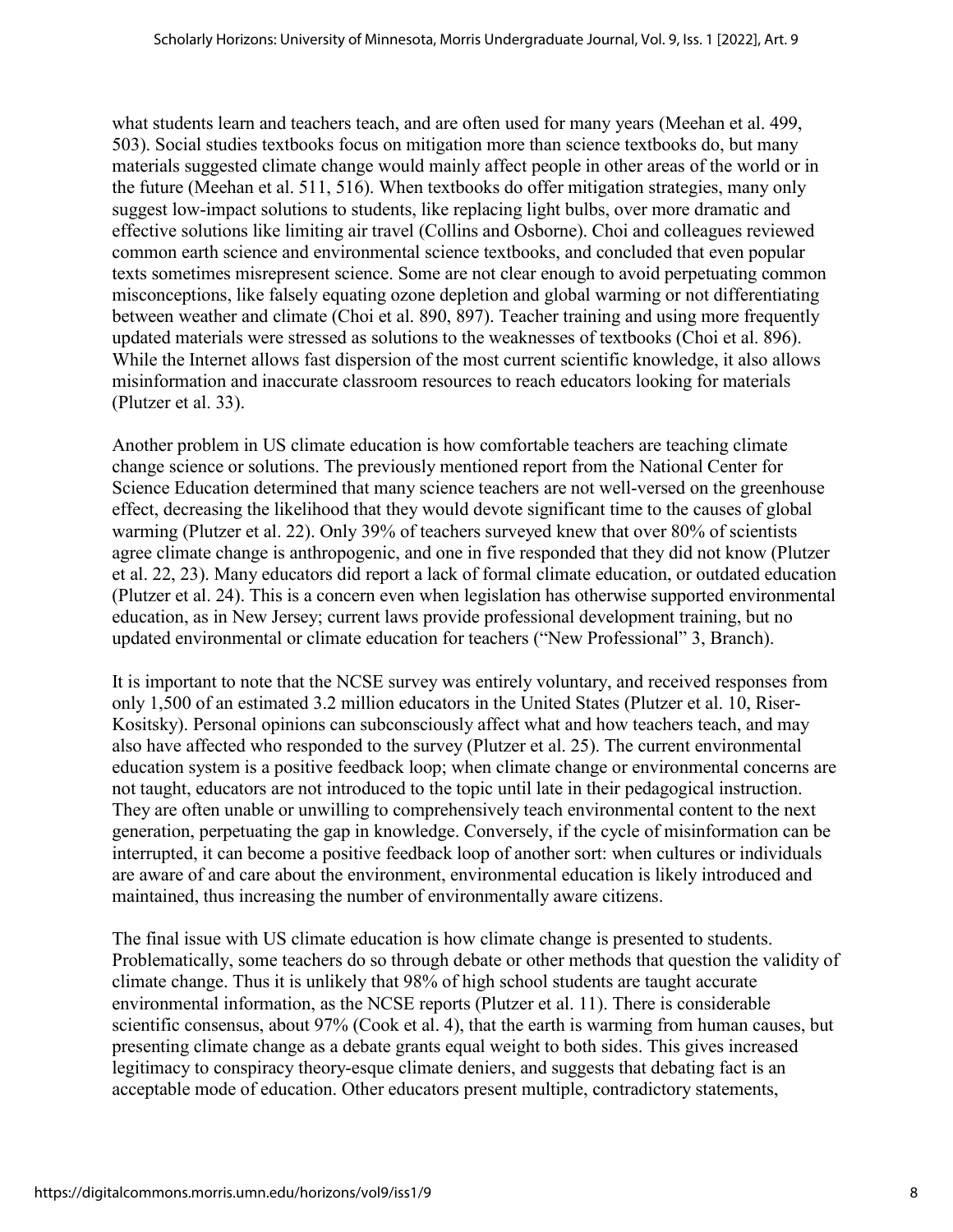increasing confusion among students and decreasing the validity of all climate information they present (Plutzer et al. 14, 15).

Attempts to solve these problems encounter other problems and difficulties within the US education system. Teachers are often overburdened with content, so additional standards may feel overwhelming or be given little time in the classroom. Integrating climate content in many subjects is ideal, but would require resources and education for many teachers beyond science educators, to ensure all educators are comfortable and knowledgeable in the climate information they present (Collins and Osborne). The majority, 67%, of science teachers are interested in continuing education on climate change, though the role of government and by extension political affiliation is a stronger factor in what and how teachers teach (Plutzer et al. 24, 28).

Some educators turn to resources outside of the school, including field-trip style education. The burden of content and presentation is then on individuals who primarily study or educate on the climate. There is some concern that short term projects - as opposed to interdisciplinary approaches, which would expose children to the topic frequently - do not create long lasting effects. However, a study of German students at a one-day botanical garden educational experience suggests that even short programs have positive effects on environmental attitudes, which is correlated with climate-friendly behavior (Sellmann and Bogner 1084). In Germany, beginning from circa 1982, there was a "gradual shift of emphasis towards setting up and using environmental centres in order to help teachers to bridge any gaps in their training" (Eulefeld 302). While they play "a significant role" in German environmental education, their numbers, as of 1991, are not large enough to support all schools (Eulefeld 304).

The United States has a variety of resources outside of schools, including over 200 environmental education centers (Bourke et al.). Many centers, like Wolf Ridge Environmental Learning Center, are non-profits and offer education both to school groups and smaller, informal groups ("Academic Standards" [*Wolf*], "Our Story"). Other private and non-governmental organizations, like the University Corporation for Atmospheric Research, National Center for Science Education, and National Science Teaching Association, support climate education by curating environmental education materials, lesson plans, or teacher training - resources that may not be available otherwise ("What We", "Home", "Climate Change"). The National Environmental Education Foundation supports the Hands On The Land program, which works to get primary and secondary students onto public lands ("Hands").

Whether comparing national standards, responses to international agreements, or implementation in the classroom, Germany consistently showcases a style of local education similar to the United States' that differs by successfully including environmental education. While slow improvements have been made in both countries, environmental education centers and growth in interdisciplinary education indicate additional areas for progress. Such developments must be paired with constant movement towards or dedication to accurate climate science.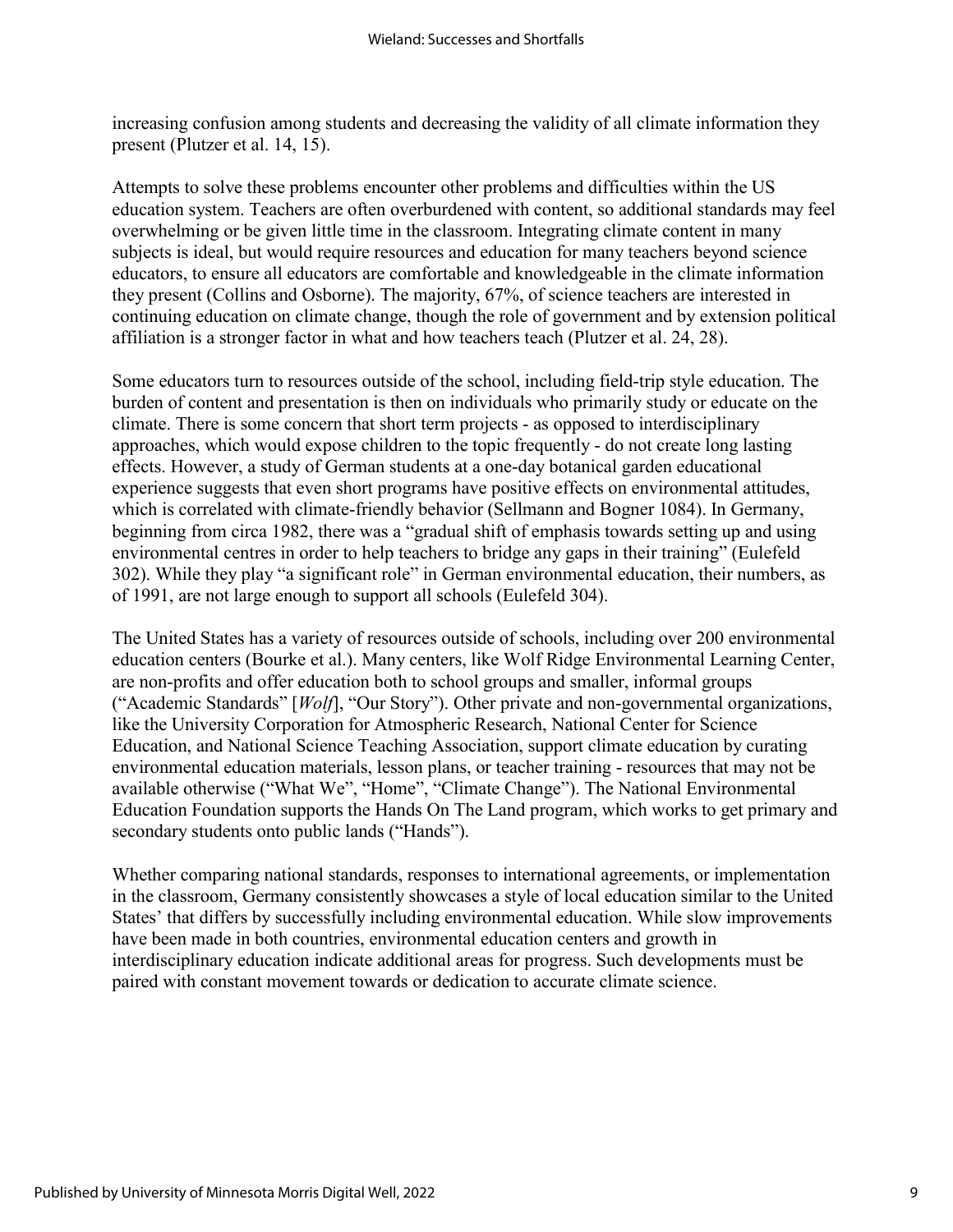### **WORKS CITED**

- "6-12 Science Grade-Level Expectations." *Missouri Department of Elementary and Secondary Education*, 2016, [https://www.hickmanmills.org/cms/lib/MO01001730/Centricity/Domain/1396/6-](https://www.hickmanmills.org/cms/lib/MO01001730/Centricity/Domain/1396/6-12%20Science%20Missouri%20Learning%20Standards.pdf) [12%20Science%20Missouri%20Learning%20Standards.pdf](https://www.hickmanmills.org/cms/lib/MO01001730/Centricity/Domain/1396/6-12%20Science%20Missouri%20Learning%20Standards.pdf)
- "2018 Mississippi College- and Career- Readiness Standards for Science." *Mississippi Department of Education*, 2018, [https://www.mdek12.org/sites/default/files/documents/Secondary%20Ed/2018-ms\\_ccrs--](https://www.mdek12.org/sites/default/files/documents/Secondary%20Ed/2018-ms_ccrs---sci_k-12_final_20171006.pdf) sci k-12 final  $20171006.pdf$
- "2020 Colorado Academic Standards." *Colorado Department of Education*, 2020, [www.cde.state.co.us/communications/factsheetcas2020aug2019.](http://www.cde.state.co.us/communications/factsheetcas2020aug2019)
- "2020 New Jersey Student Learning Standards Science." *New Jersey Department of Education*, June 2020, [www.nj.gov/education/cccs/2020/NJSLS-Science.pdf.](http://www.nj.gov/education/cccs/2020/NJSLS-Science.pdf)
- "Academic Standards." *Department of Education*, [www.louisianabelieves.com/academics/academic-standards.](http://www.louisianabelieves.com/academics/academic-standards) Accessed 21 July 2020
- "Academic Standards / Accreditation." *Wolf Ridge Environmental Learning Center*, wolfridge.org/education/grad-standards-accreditation. Accessed 4 Aug. 2020.
- Archer, Kathryn, and John P. Banks. "American and German Approaches to Energy-Climate Policy." *Brookings*, 11 June 2014, [www.brookings.edu/articles/american-and-german](http://www.brookings.edu/articles/american-and-german-approaches-to-energy-climate-policy)[approaches-to-energy-climate-policy](http://www.brookings.edu/articles/american-and-german-approaches-to-energy-climate-policy)
- "Arizona Science Standards." *Cms.Azed.Gov*, 2018, [cms.azed.gov/home/GetDocumentFile?id=5bd336131dcb250184c8ced9.](https://www.azed.gov/sites/default/files/2018/10/Full%20Set%20of%20Standards%20K_12_%20Updated_10_19_19.pdf?id=5bd336131dcb250184c8ced9)
- "Arkansas Academic Standards." *Division of Elementary and Secondary Education*, dese.ade.arkansas.gov/divisions/learning-services/curriculum-and-instruction. Accessed 21 July 2020.

"Arkansas K-12 Science Standards." *Division of Elementary & Secondary Education*, 2016, dese.ade.arkansas.gov/public/userfiles/Learning\_Services/Curriculum%20Support /Standards%20and%20Courses/Sciences/Earth\_Science\_2016.pdf.

- Bild.de. "4 Jahre Nach Fukushima: Deutsche Wollen Keinen Atomstrom Mehr." *Bild.De*, 14 Mar. 2015, [www.bild.de/politik/inland/atomausstieg/4-jahre-nach-fukushima-grosse-mehrheit](http://www.bild.de/politik/inland/atomausstieg/4-jahre-nach-fukushima-grosse-mehrheit)
- Bourke, Nicholas, et al. "Residential Environmental Education Center Program Evaluation: An Ongoing Challenge." *Applied Environmental Education & Communication*, vol. 13, no. 2, 2014, pp. 83–90, naaee.org/eepro/research/library/residential-environmental-education.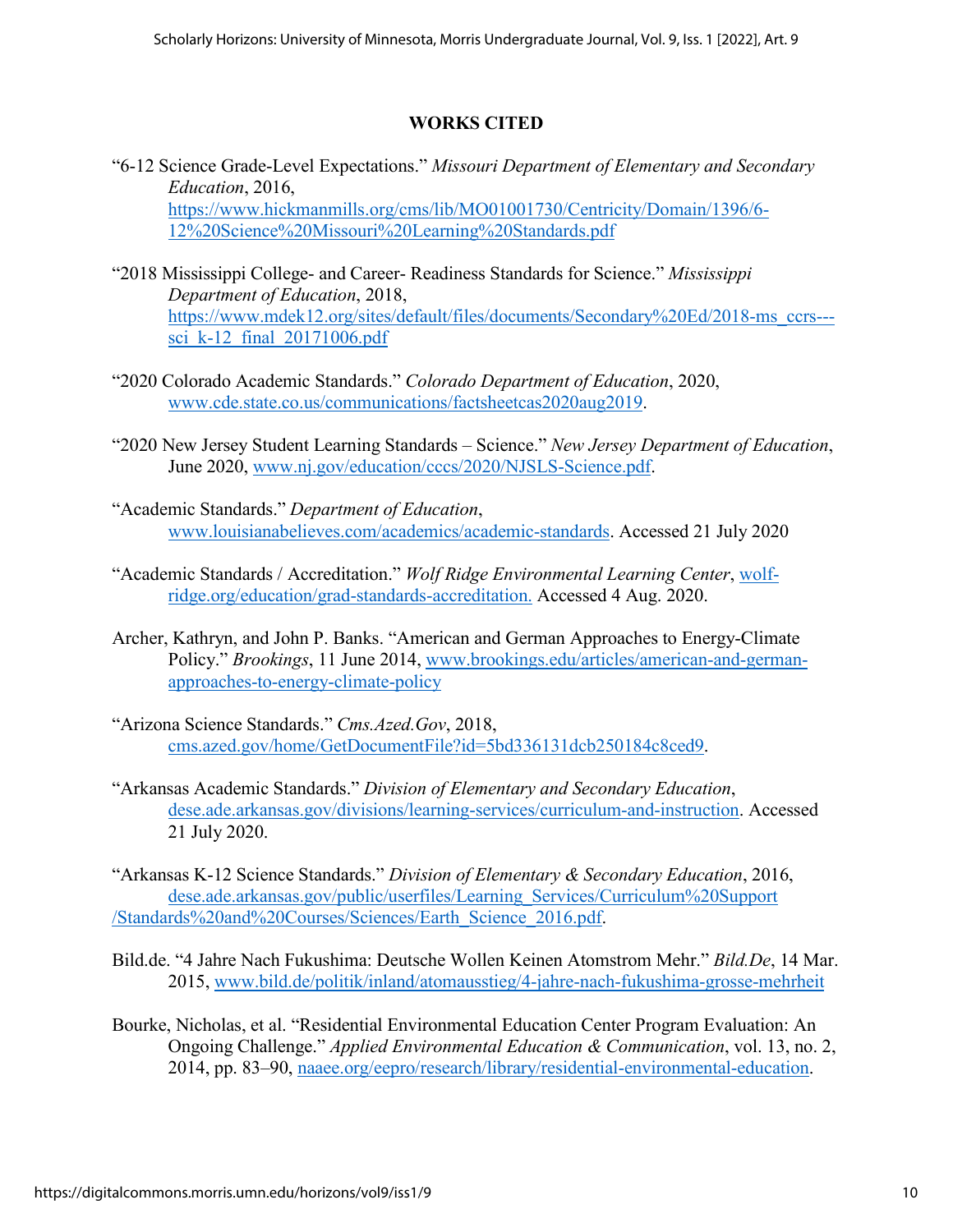- Branch, Glenn. "Op-Ed: Follow-Up Needed on NJ's Renewed Commitment to Climate Change Education." *NJ Spotlight* [New Jersey], 24 June 2020, [http://www.njspotlight.com/2020/06/op-ed-follow-up-needed-on-njs-renewed](http://www.njspotlight.com/2020/06/op-ed-follow-up-needed-on-njs-renewed-commitment-to-climate-change-education)[commitment-to-climate-change-education](http://www.njspotlight.com/2020/06/op-ed-follow-up-needed-on-njs-renewed-commitment-to-climate-change-education)
- "CA Content Standards." *California Department of Education*, www2.cde.ca.gov/cacs/all?carea=0&order=0&page=0&perpage=100&mingrade= 0&maxgrade=12&dl=0&query=climate. Accessed 3 Aug. 2020.
- "Chapter 132 Learning Results: Parameters for Essential Instruction." *Maine.Gov*, [www.maine.gov/doe/sites/maine.gov.doe/files/inline-files/Revised%20Chapter%2](http://www.maine.gov/doe/sites/maine.gov.doe/files/inline-files/Revised%20Chapter%252%200132%20April%202019.pdf#page=93)  [0132%20April%202019.pdf#page=93.](http://www.maine.gov/doe/sites/maine.gov.doe/files/inline-files/Revised%20Chapter%252%200132%20April%202019.pdf#page=93)
- "Chapter XXVII Environment*." United Nations Treaty Collection*, 22 February 2022, https://treaties.un.org/Pages/ViewDetails.aspx?src=TREATY&mtdsg\_no=XXVII-7[d&chapter=27&clang=en](https://treaties.un.org/Pages/ViewDetails.aspx?src=TREATY&mtdsg_no=XXVII-%207-d&chapter=27&clang=en)
- Cheskis, Abigail, et al. "Americans Support Teaching Children about Global Warming." *Yale Program on Climate Change Communication,* 11 Apr. 2018, climatecommunication.yale.edu/publications/americans-support-teaching-children-globalwarming.
- Choi, Soyoung, et al. "Do Earth and Environmental Science Textbooks Promote Middle and High School Students' Conceptual Development About Climate Change?" *Bulletin of the American Meteorological Society*, vol. 91, no. 7, 2010, pp. 889–98, web.b.ebscohost.com.ezproxy.morris.umn.edu/ehost/pdfviewer/pdfviewer?vid=1 &sid=aaff37a7-63d6-4f07-9786-fd465b772e80%40pdc-v-sessmgr02.
- "Climate Change." *NSTA*, [http://www.nsta.org/topics/climate-change.](http://www.nsta.org/topics/climate-change) Accessed 4 Aug. 2020.
- Collins, Jennifer, and Louise Osborne. "Berlin Students Fight to Get Climate Change onto Lesson Plans." *Deutsche Welle (www.Dw.Com)*, 2 June 2019, [http://www.dw.com/en/berlin](http://www.dw.com/en/berlin-students-fight-to-get-climate-change-onto-lesson-plans/a-%2047277798.)[students-fight-to-get-climate-change-onto-lesson-plans/a- 47277798.](http://www.dw.com/en/berlin-students-fight-to-get-climate-change-onto-lesson-plans/a-%2047277798.)
- "Colorado Academic Standards." *Colorado Department of Education*, [http://www.cde.state.co.us/sites/default/files/documents/coscience/documents/science\\_s](http://www.cde.state.co.us/sites/default/files/documents/coscience/documents/science_s%20tandards_adopted_2009.pdf)  [tandards\\_adopted\\_2009.pdfA](http://www.cde.state.co.us/sites/default/files/documents/coscience/documents/science_s%20tandards_adopted_2009.pdf)ccessed 3 Aug. 2020.
- "Comprehensive Science Standard." *Education.Ne.Gov*, 10-10-06, [http://www.education.ne.gov/wp-content/uploads/2017/07/10-6-10-Earth-Science-Stand](http://www.education.ne.gov/wp-content/uploads/2017/07/10-6-10-Earth-Science-Stand%20ards.pdf)  [ards.pdf.](http://www.education.ne.gov/wp-content/uploads/2017/07/10-6-10-Earth-Science-Stand%20ards.pdf)
- "Content Standards Waivers, Standards & Frameworks (CA Dept of Education)." *California State Board of Education*, 11 June 2020, [http://www.cde.ca.gov/be/st/ss.](http://www.cde.ca.gov/be/st/ss)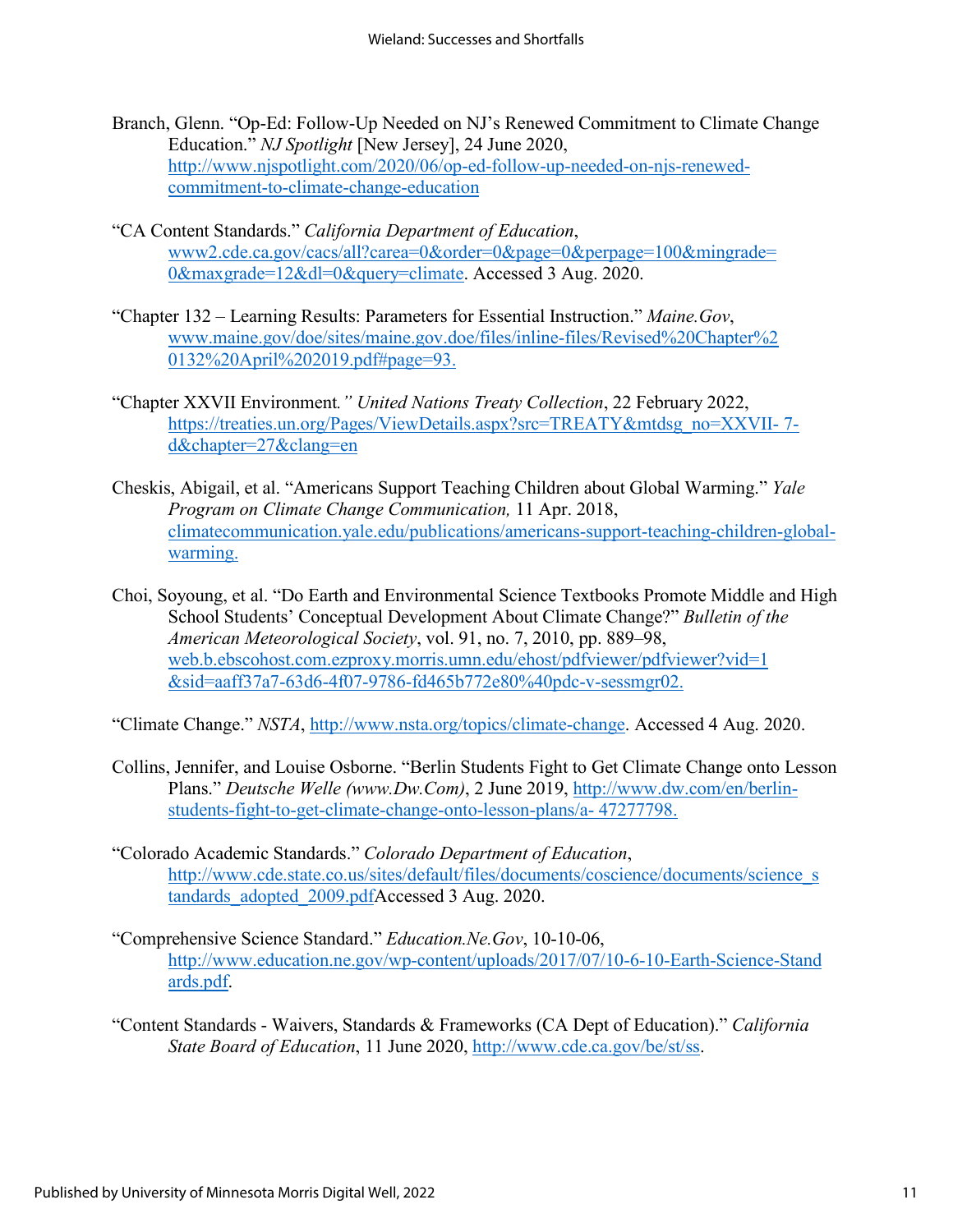- Cook, John, et al. "Quantifying the Consensus on Anthropogenic Global Warming in the Scientific Literature." *Environmental Research Letters*, vol. 8, no. 2, 2013, pp. 1–7, iopscience.iop.org/article/10.1088/1748-9326/8/2/024024/pdf.
- "Curricular Materials." *Idaho State Department of Education*, [http://www.sde.idaho.gov/academic/curricular.](http://www.sde.idaho.gov/academic/curricular) Accessed 21 July 2020.
- "Curricular Standards." *Kansas State Department of Education*, [http://www.ksde.org/Agency/Division-of-Learning-Services/Career-Standards-and-](http://www.ksde.org/Agency/Division-of-Learning-Services/Career-Standards-and-Assessment-Services/CSAS-Home/Curricular-Standards)[Assessment-Services/CSAS-Home/Curricular-Standards.](http://www.ksde.org/Agency/Division-of-Learning-Services/Career-Standards-and-Assessment-Services/CSAS-Home/Curricular-Standards) Accessed 21 July 2020.
- "Curriculum Models." *Maine Department of Education*, [http://www.maine.gov/doe/funding/gpa/gt/components/curriculum/models.](http://www.maine.gov/doe/funding/gpa/gt/components/curriculum/models) Accessed 21 July 2020.
- "Curriculum Support." *Division of Elementary and Secondary Education*, dese.ade.arkansas.gov/divisions/learning-services/curriculum-support. Accessed 21 July 2020.
- "Earth and Human Activity | Iowa Core." *Iowa.Gov*, iowacore.gov/iowacore/subject/science/12/earth-and-space-sciences/earth-and-hu man-activity. Accessed 3 Aug. 2020.
- Eckhardt, Thomas, editor. "The Education System in the Federal Republic of Germany 2016/2017." *Secretariat of the Standing Conference of the Ministers of Education and Cultural Affairs of the Länder in the Federal Republic of Germany*, 2017, pp. 1–381, [http://www.kmk.org/fileadmin/Dateien/pdf/Eurydice/Bildungswesen-engl-pdfs/dossier\\_](http://www.kmk.org/fileadmin/Dateien/pdf/Eurydice/Bildungswesen-engl-pdfs/dossier_%20en_ebook.pdf)  [en\\_ebook.pdf](http://www.kmk.org/fileadmin/Dateien/pdf/Eurydice/Bildungswesen-engl-pdfs/dossier_%20en_ebook.pdf)
- "Education and Research." *German Council for Sustainable Development*, [http://www.nachhaltigkeitsrat.de/en/sustainable-development/education-and-research/?c](http://www.nachhaltigkeitsrat.de/en/sustainable-development/education-and-research/?c%20n-reloaded=1)  [n-reloaded=1.](http://www.nachhaltigkeitsrat.de/en/sustainable-development/education-and-research/?c%20n-reloaded=1) Accessed 21 July 2020.
- "Education for Sustainable Development." *UNESCO*, en.unesco.org/themes/educationsustainable-development. Accessed 21 July 2020.
- "EQ CL17." *Illinois State Board of Education*, [www.isbe.net/Documents/CL17.pdf#search=curriculum%20standards%20development.](http://www.isbe.net/Documents/CL17.pdf#search=curriculum%20standards%20development) Accessed 21 July 2020.
- Eulefeld, Günter. "Environmental Education in the Federal Republic of Germany: A Survey." *European Journal of Education*, translated by Gisela Shaw, vol. 26, no. 4, 1991, pp. 301– 06, www-jstor-org.ezproxy.morris.umn.edu/stable/pdf/1503131.pdf.
- "Federal Role in Education." *U.S. Department of Education*, 25 May 2017, www2.ed.gov/about/overview/fed/role.html.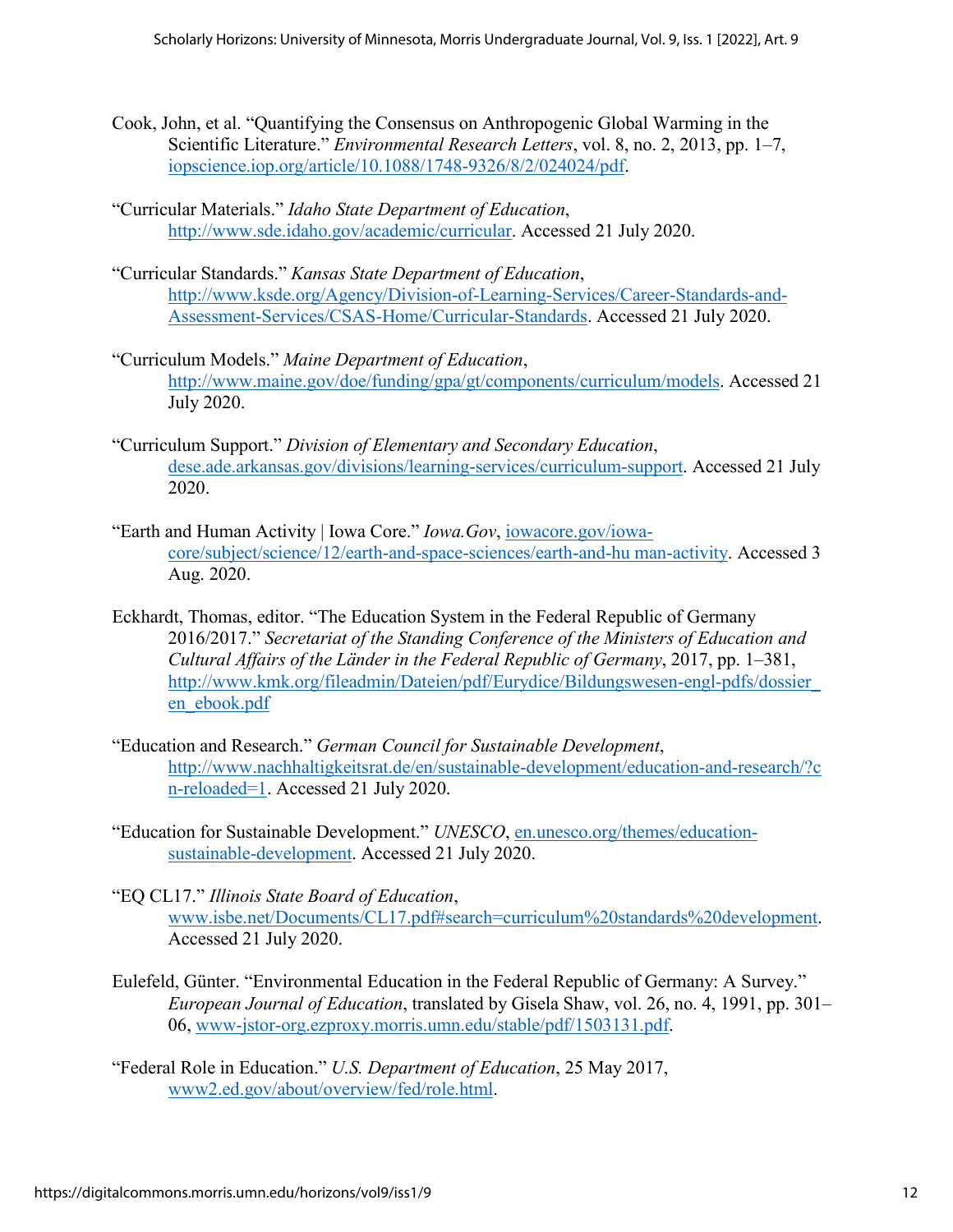- "Frequently Asked Questions." *Common Core State Standards Initiative*, [http://www.corestandards.org/about-the-standards/frequently-asked-questions.](http://www.corestandards.org/about-the-standards/frequently-asked-questions) Accessed 21 July 2020.
- "Germany." *Special Eurobarometer* 490, Apr. 2019, ec.europa.eu/clima/sites/clima/files/support/docs/de\_climate\_2019\_en.pdf.
- Gifford, Robert. "The Dragons of Inaction Psychological Barriers That Limit Climate Change Mitigation and Adaptation." *American Psychologist*, vol. 66, no. 4, 2011, pp. 290–302, search-proquest-com.ezproxy.morris.umn.edu/docview/902341519?accountid=14 591&rfr\_id=info%3Axri%2Fsid%3Aprimo.
- "Hands on the Land." *NEEF*, [http://www.neefusa.org/education/hands-on-the-land.](http://www.neefusa.org/education/hands-on-the-land) Accessed 4 Aug. 2020.
- "Hawaii DOE | Hawaii Common Core Standards." *Hawaii State Department of Education*, [http://www.hawaiipublicschools.org/TeachingAndLearning/StudentLearning/CommonCor](http://www.hawaiipublicschools.org/TeachingAndLearning/StudentLearning/CommonCoreStateStandards/Pages/home.aspx) [eStateStandards/Pages/home.aspx.](http://www.hawaiipublicschools.org/TeachingAndLearning/StudentLearning/CommonCoreStateStandards/Pages/home.aspx) Accessed 21 July 2020.
- "High School Physical Sciences." *Illinois State Board of Education*, [http://www.isbe.net/Documents/High-School-9-12.pdf.](http://www.isbe.net/Documents/High-School-9-12.pdf) Accessed 3 Aug. 2020.
- "Home." *National Center for Science Education*, ncse.ngo. Accessed 4 Aug. 2020.
- "Idaho Content Standards." *Idaho State Department of Education*, [http://www.sde.idaho.gov/academic/standards.](http://www.sde.idaho.gov/academic/standards) Accessed 21 July 2020.
- "Idaho Content Standards Science." *Idaho Department of Education*, Mar. 2018, [http://www.sde.idaho.gov/academic/shared/science/ICS-Science-Legislative.pdf.](http://www.sde.idaho.gov/academic/shared/science/ICS-Science-Legislative.pdf)
- "Illinois Vision of K-12 Science Education." *Illinois State Board of Education*, 2014, [http://www.isbe.net/Pages/Science.aspx.](http://www.isbe.net/Pages/Science.aspx)
- "Indiana Academic Standards." *Indiana Department of Education*, 13 Mar. 2020, [http://www.doe.in.gov/standards.](http://www.doe.in.gov/standards)
- "Integrated Environmental and Sustainability K–12 Learning Standards." *Washington Office of Superintendent of Public Instruction*, 2014, [http://www.k12.wa.us/student](http://www.k12.wa.us/student-success/resources-subject-area/environment-sustainabilit%20y/integrated-environmental-and-sustainability-k%E2%80%9312-learning-standards)[success/resources-subject-area/environment-sustainabilit y/integrated-environmental-and](http://www.k12.wa.us/student-success/resources-subject-area/environment-sustainabilit%20y/integrated-environmental-and-sustainability-k%E2%80%9312-learning-standards)[sustainability-k%E2%80%9312-learning-standards.](http://www.k12.wa.us/student-success/resources-subject-area/environment-sustainabilit%20y/integrated-environmental-and-sustainability-k%E2%80%9312-learning-standards)
- "K-12 Content Standards & Revision." *Office of Public Instruction*, opi.mt.gov/Educators/Teaching-Learning/K-12-Content-Standards-Revision. Accessed 21 July 2020.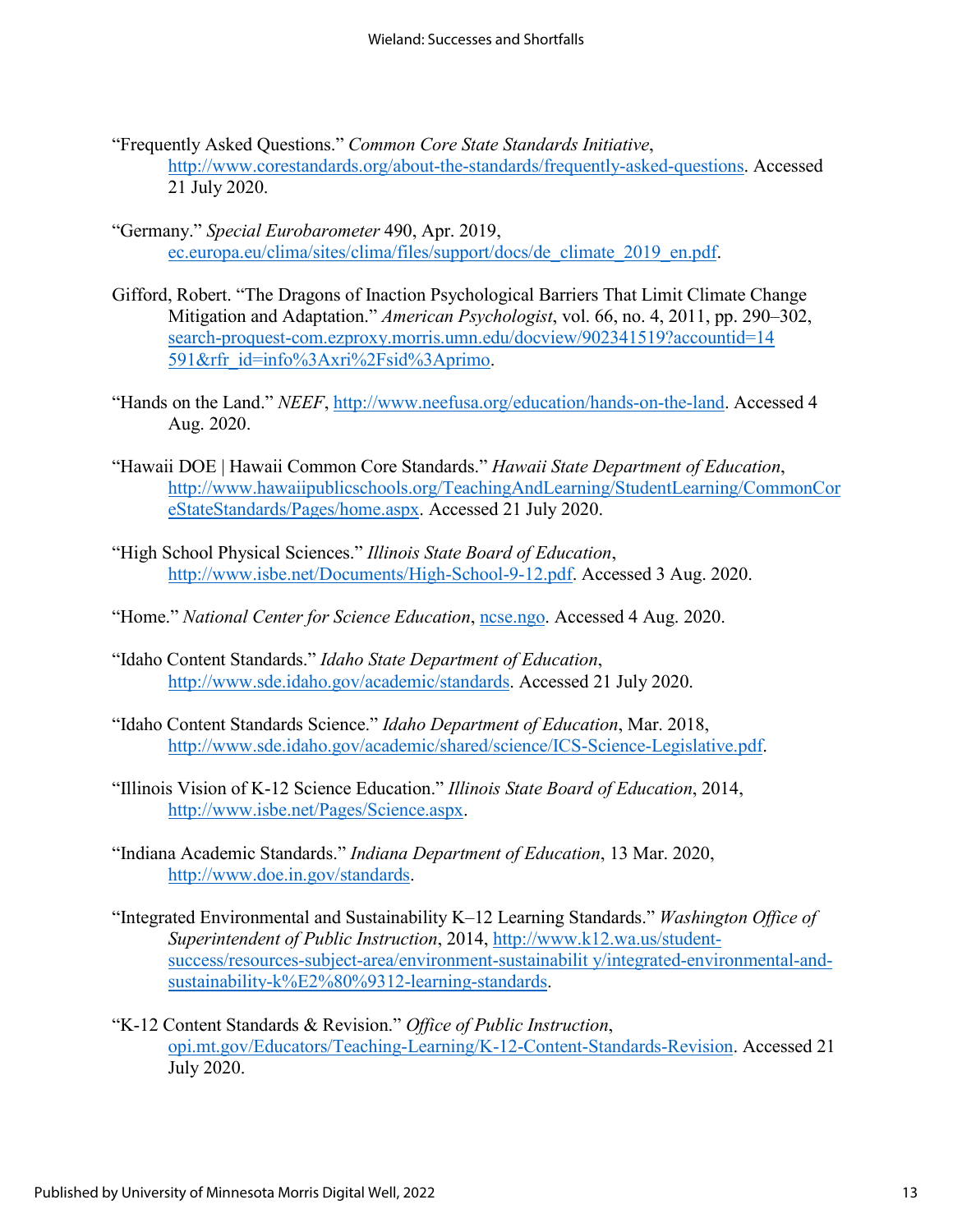- "K-12 Science Resources." *Louisiana Believes*, [http://www.louisianabelieves.com/resources/library/k-12-science-resources.](http://www.louisianabelieves.com/resources/library/k-12-science-resources) Accessed 3 Aug. 2020.
- "K-12 Standards Section." *Arizona Department of Education*, [http://www.azed.gov/standards](http://www.azed.gov/standards-practices/hillsdale-program-guide-scope-and-sequence)[practices/hillsdale-program-guide-scope-and-sequence.](http://www.azed.gov/standards-practices/hillsdale-program-guide-scope-and-sequence) Accessed 21 July 2020.
- Kennedy, Brian. "U.S. Concern about Climate Change Is Rising, but Mainly among Democrats." *Pew Research Center*, 16 Apr. 2020, [http://www.pewresearch.org/fact-tank/2020/04/16/u](http://www.pewresearch.org/fact-tank/2020/04/16/u-s-concern-about-climate-change-is-%20rising-but-mainly-among-democrats)[s-concern-about-climate-change-is- rising-but-mainly-among-democrats.](http://www.pewresearch.org/fact-tank/2020/04/16/u-s-concern-about-climate-change-is-%20rising-but-mainly-among-democrats)
- "Kentucky Academic Standards Science." *Kentucky Department of Education*, 2015, education.ky.gov/curriculum/standards/kyacadstand/Documents/Kentucky\_Acade mic\_Standards\_Science.pdf.
- "Kentucky Academic Standards Revision Process." *Kentucky Department of Education*, 29 July 2019, education.ky.gov/curriculum/standards/revision/Pages/default.aspx.
- "Kentucky Model Curriculum Framework." *Kentucky Department of Education*, 2 Mar. 2020, education.ky.gov/curriculum/modcurrframe/Pages/default.aspx.
- "Learning Standards & Instructional Materials." *Washington OSPI*, www.k12.wa.us/studentsuccess/learning-standards-instructional-materials. Accessed 3 Aug. 2020.
- "Louisiana Standards Review Process." *Louisiana Believes*, [http://www.louisianabelieves.com/academics/louisiana-student-standards-review.](http://www.louisianabelieves.com/academics/louisiana-student-standards-review) Accessed 3 Aug. 2020.
- Marlon, Jennifer, et al. "Yale Climate Opinion Maps 2019." *Yale Program on Climate Change Communication*, 17 Sept. 2019, climatecommunication.yale.edu/visualizations-data/ycomus.
- Meehan, Casey R., et al. "Global Climate Change in U.S. High School Curricula: Portrayals of the Causes, Consequences, and Potential Responses." *Science Education*, vol. 102, no. 3, 2018, pp. 498–528, onlinelibrary-wileycom.ezproxy.morris.umn.edu/doi/epdf/10.1002/sce.21338.
- "Missouri Learning Standards." *Missouri Department of Elementary and Secondary Education*, dese.mo.gov/college-career-readiness/curriculum/missouri-learning-standards. Accessed 21 July 2020.
- "Montana Science Content Standards." *Opi.Mt.Gov*, 16 Sept. 2016, opi.mt.gov/LinkClick.aspx?fileticket=DNXnUGapOZ0%3d&portalid=182.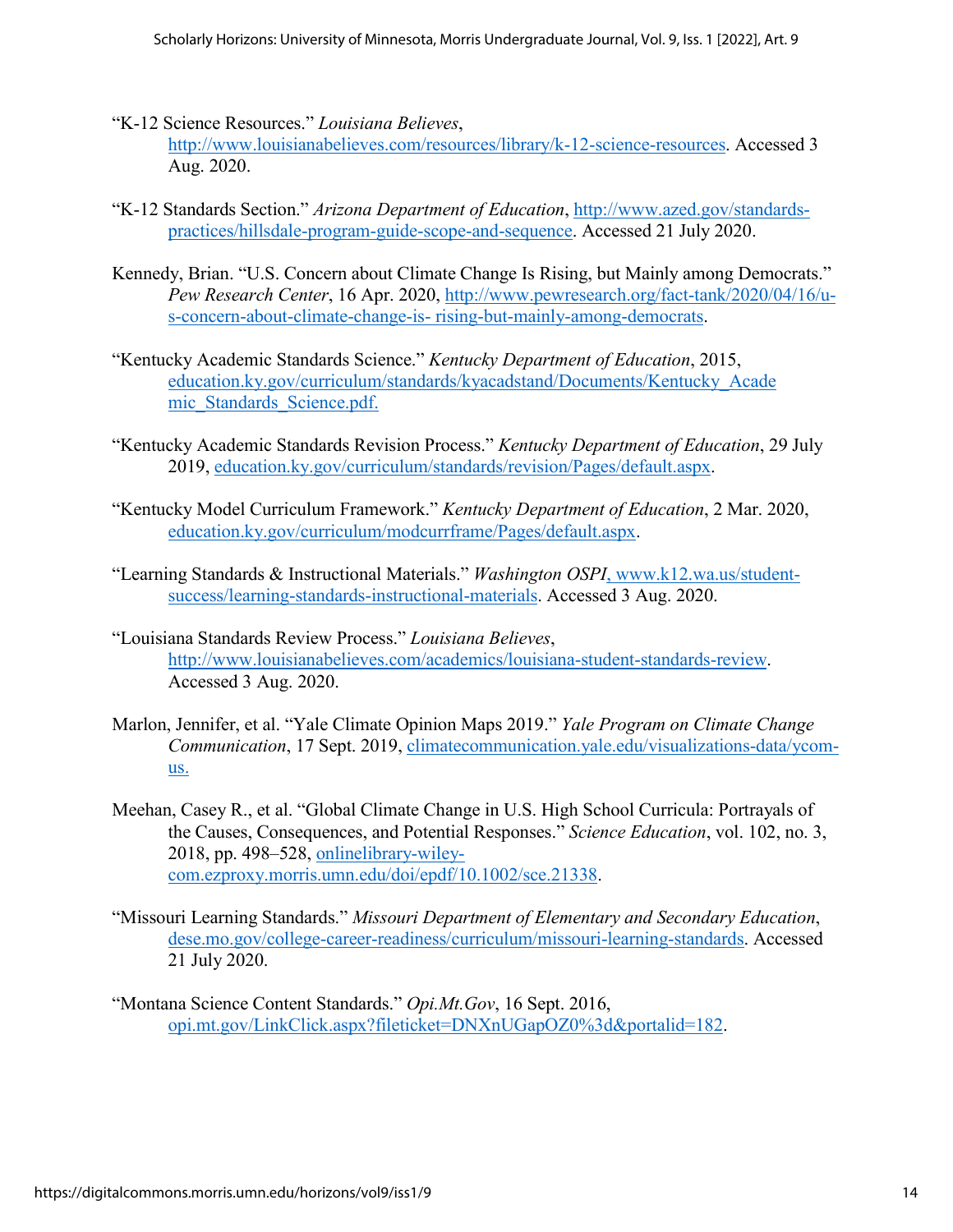- Morris, Craig, and Arne Jungjohann. "How Does Climate Activism Differ in the U.S. and Germany?" *Grist*, 15 Mar. 2015, grist.org/climate-energy/how-does-climate-activismdiffer-in-the-u-s-and-germany.
- Müller, Edda. "Differences in Climate Change Policy in Germany and the United States from a Political Science Perspective." *Energy & Environment*, vol. 9, no. 4, 1998, pp. 463–77, [http://www.jstor.org/stable/44396913.](http://www.jstor.org/stable/44396913)
- "Nebraska Career Readiness Standards." *Nebraska Department of Education*, 30 May 2018, [http://www.education.ne.gov/nce/careerreadinessstandards.](http://www.education.ne.gov/nce/careerreadinessstandards)
- "New Jersey Student Learning Standards." *State of New Jersey Department of Education*, [http://www.nj.gov/education/cccs.](http://www.nj.gov/education/cccs) Accessed 21 July 2020.
- "New Professional Development Regulations: Frequently Asked Questions (FAQ)." *New Jersey Department of Education*, Aug. 2014, [http://www.state.nj.us/education/profdev/regs/faq.pdf.](http://www.state.nj.us/education/profdev/regs/faq.pdf)
- "Next Generation Science Standards." *Hawaii DOE*, [http://www.hawaiipublicschools.org/TeachingAndLearning/StudentLearning/ngss/Pages/d](http://www.hawaiipublicschools.org/TeachingAndLearning/StudentLearning/ngss/Pages/default.aspx) [efault.aspx.](http://www.hawaiipublicschools.org/TeachingAndLearning/StudentLearning/ngss/Pages/default.aspx) Accessed 3 Aug. 2020.
- "Next Generation Science Standards (NGSS)." *Kentucky Department of Education*, 5 Mar. 2020, education.ky.gov/curriculum/conpro/science/Pages/Next-Generation-Science-Stan dards.aspx.
- "Next Generation Science Standards: For States, By States." *Department of Earth and Planetary Sciences*, 2013, epsc.wustl.edu/seismology/book/presentations/2014\_Promotion/NGSS\_2013.pdf.
- "Our Story." *Wolf Ridge Environmental Learning Center*, wolf-ridge.org/about. Accessed 4 Aug. 2020.
- "Paris Agreement." *United Nations Climate Change*, 2015, unfccc.int/files/essential\_background/convention/application/pdf/english\_paris\_a greement.pdf.
- Plutzer, Eric, et al. "Mixed Messages: How Climate Is Taught in America's Schools." *National Center for Science Education*, 2016, pp. 1–37, ncse.com/files/MixedMessages.pdf.
- Razzouk, Rabieh. "About CPALMS." *CPALMS*, [http://www.cpalms.org/CPALMS/about\\_us.aspx.](http://www.cpalms.org/CPALMS/about_us.aspx) Accessed 21 July 2020.
- "RCW 28A.150.210: Basic Education Goals of School Districts." *Washington State Legislature*, app.leg.wa.gov/rcw/default.aspx?cite=28A.150.210. Accessed 3 Aug. 2020.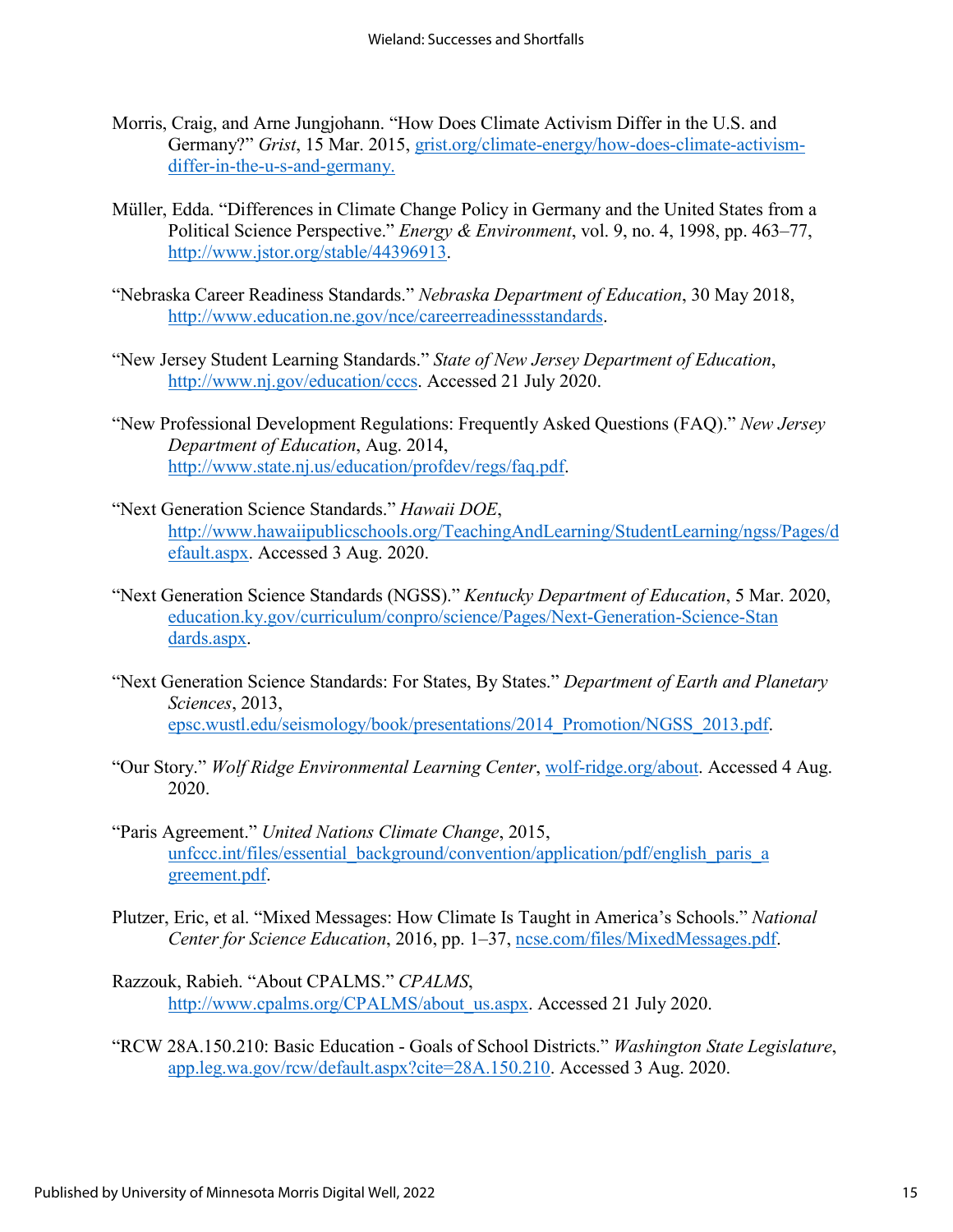- Riser-Kositsky, Maya. "Education Statistics: Facts About American Schools." *Education Week*, 16 June 2020, [www.edweek.org/ew/issues/education](http://www.edweek.org/ew/issues/education-statistics/index.html#:%7E:text=How%20%20many%20teachers%20are%20there,for%20the%20fall%20of%202020)[statistics/index.html#:%7E:text=How%20](http://www.edweek.org/ew/issues/education-statistics/index.html#:%7E:text=How%20%20many%20teachers%20are%20there,for%20the%20fall%20of%202020)  [many%20teachers%20are%20there,for%20the%20fall%20of%202020.](http://www.edweek.org/ew/issues/education-statistics/index.html#:%7E:text=How%20%20many%20teachers%20are%20there,for%20the%20fall%20of%202020)
- "SC.912.E.7.7." *CPalms*, May 2008, [http://www.cpalms.org/Public/PreviewStandard/Preview/1899.](http://www.cpalms.org/Public/PreviewStandard/Preview/1899)
- "Science and Engineering Process Standards (SEPS)." *Indiana Department of Education*, [http://www.doe.in.gov/sites/default/files/standards/indiana-environmental-science-stand](http://www.doe.in.gov/sites/default/files/standards/indiana-environmental-science-stand%20ards-2016-070516.pdf)  [ards-2016-070516.pdf.](http://www.doe.in.gov/sites/default/files/standards/indiana-environmental-science-stand%20ards-2016-070516.pdf) Accessed 3 Aug. 2020.
- "Science K–12 Learning Standards." *Washington OSPI*, [http://www.k12.wa.us/student](http://www.k12.wa.us/student-success/resources-subject-area/science/science-k%E2%258%200%9312-learning-standards)[success/resources-subject-area/science/science-k%E2%8 0%9312-learning-standards.](http://www.k12.wa.us/student-success/resources-subject-area/science/science-k%E2%258%200%9312-learning-standards) Accessed 3 Aug. 2020.
- Sellmann, Daniela, and Franz X. Bogner. "Effects of a 1-Day Environmental Education Intervention on Environmental Attitudes and Connectedness with Nature." *European Journal of Psychology of Education*, vol. 28, no. 3, 2012, pp. 1077–86, link-springercom.ezproxy.morris.umn.edu/article/10.1007/s10212-012-0155-0.
- Smith, Kim, et al. "A US Roadmap for Implementing the Global Action Program (GAP) on Education for Sustainable Development." *Eco-Thinking*, 2016, ecothinking.org/index.php/journal/article/download/989/603.
- Spence, Alexa, et al. "The Psychological Distance of Climate Change." *Risk Analysis*, vol. 32, no. 6, 2011, pp. 957–72, onlinelibrary-wileycom.ezproxy.morris.umn.edu/doi/epdf/10.1111/j.1539-6924.2 011.01695.x.
- "Standards & Instruction Science & Engineering." *Maine Department of Education*, [http://www.maine.gov/doe/learning/content/scienceandtech/standards.](http://www.maine.gov/doe/learning/content/scienceandtech/standards) Accessed 3 Aug. 2020.
- "Standards Review." *Florida Department of Education*, [http://www.fldoe.org/standardsreview.](http://www.fldoe.org/standardsreview) Accessed 21 July 2020.
- "Standards Review." *Maine Department of Education*, [http://www.maine.gov/doe/learning/content/standardsreview.](http://www.maine.gov/doe/learning/content/standardsreview) Accessed 21 July 2020.
- Stark, Lisa. "Some States Are Trying to Downplay Teaching of Climate Change. Teachers See 'Educational Malpractice.'" *PBS Newshour*, 20 Feb. 2018, [http://www.pbs.org/newshour/show/some-states-are-trying-to-downplay-teaching-of](http://www.pbs.org/newshour/show/some-states-are-trying-to-downplay-teaching-of-climate-change-teachers-see-educational-malpractice)[climate-change-teachers-see-educational-malpractice.](http://www.pbs.org/newshour/show/some-states-are-trying-to-downplay-teaching-of-climate-change-teachers-see-educational-malpractice)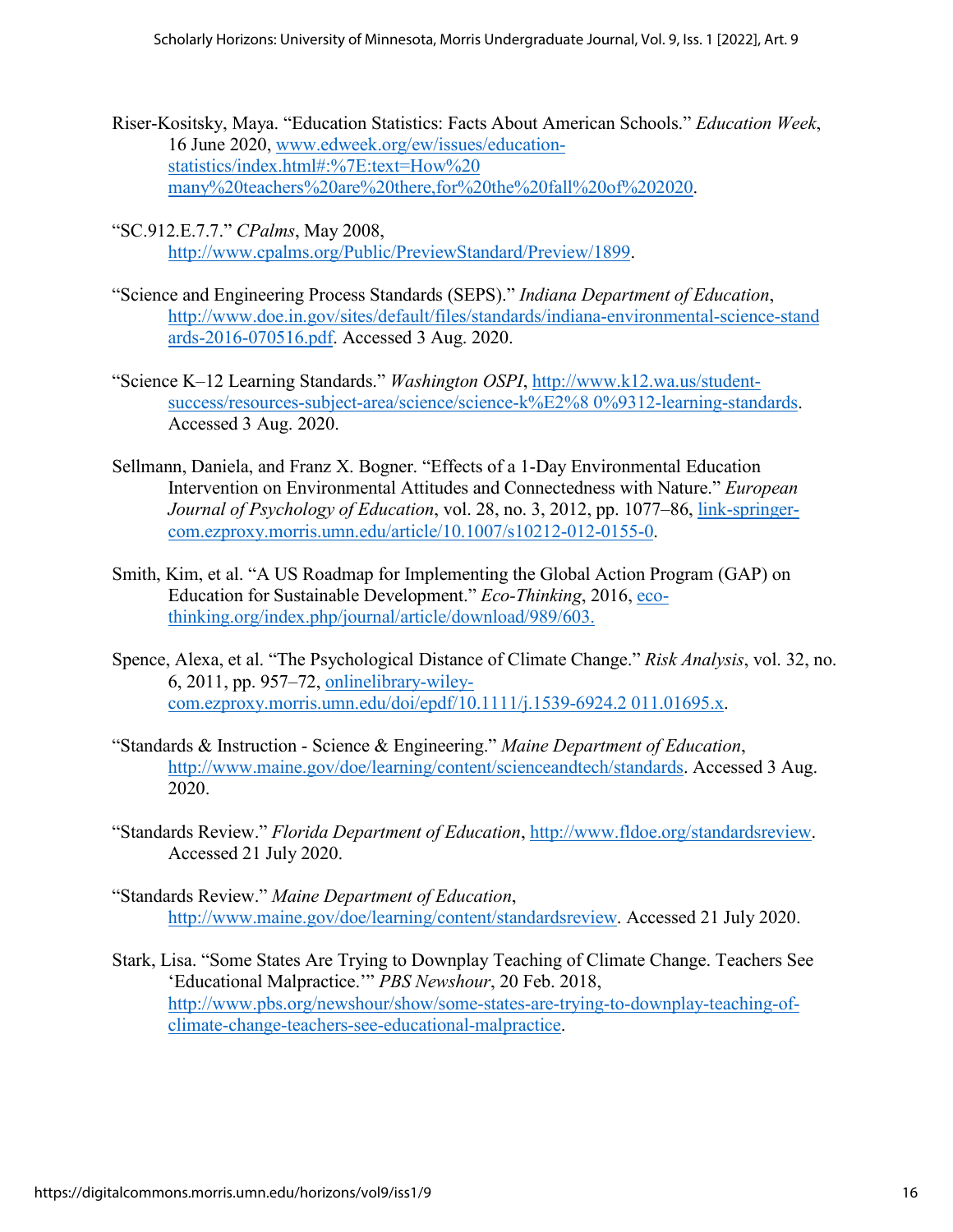- Stokes, Eleanor, et al. "Environmental Education in the Educational Systems of the European Union." *Centre for Educational Research, London School of Economics and Political Science*, 2001, pp. 1–31, ibdigital.uib.es/greenstone/collect/cd2/import/ue/ue0002.pdf.
- "Student Standards*.*" *Iowa Department of Education*, educateiowa.gov/pk-12/student-standards. Accessed 21 July 2020.
- "Teaching and Learning in Primary Education." *Eurydice European Commission*, 27 Dec. 2019, eacea.ec.europa.eu/national-policies/eurydice/content/teaching-and-learning-prim aryeducation-18 en.
- "The Year in Pro-Climate-Change-Education Legislation." *National Center for Science Education*, 15 Apr. 2020, ncse.ngo/year-pro-climate-change-education-legislation.
- "Topic Arrangements of the Next Generation Science Standards." *Kansas State Department of Education*, community.ksde.org/LinkClick.aspx?fileticket=MCOLp\_kHGNU%3d&tabid=57 85&mid=14106. Accessed 3 Aug. 2020.
- "Understanding and Implementing the Science Standards." *Iowa.Gov*, iowacore.gov/content/understanding-and-implementing-science-standards. Accessed 3 Aug. 2020.
- "United Nations Framework Convention on Climate Change." *United Nations Climate Change*, 1992, unfccc.int/files/essential\_background/background\_publications\_htmlpdf/applicati on/pdf/conveng.pdf.
- "United Nations Framework Convention on Climate Change." *United Nations Treaty Collection*, 21 Mar. 1994, treaties.un.org/Pages/ViewDetailsIII.aspx?src=IND&mtdsg\_no=XXVII-7&chapte r=27&Temp=mtdsg3&clang= en.
- US Department of Education (ED). "An Overview of the U.S. Department of Education-- Pg 3." *U.S. Department of Education*, Sept. 2010, www2.ed.gov/about/overview/focus/what\_pg3.html.
- Wehrmann, Benjamin, and Julian Wettengel. "Polls Reveal Citizens' Support for Energiewende." *Clean Energy Wire*, 21 Oct. 2019, [http://www.cleanenergywire.org/factsheets/polls](http://www.cleanenergywire.org/factsheets/polls-reveal-citizens-support-energiewende)[reveal-citizens-support-energiewende.](http://www.cleanenergywire.org/factsheets/polls-reveal-citizens-support-energiewende)
- "What Are Standards?" *Indiana Department of Education*, 19 May 2017, <http://www.doe.in.gov/standards/what-are-standards.>
- "What We Offer." *University Corporation for Atmospheric Research*, [http://www.ucar.edu/what](http://www.ucar.edu/what-we-offer)[we-offer.](http://www.ucar.edu/what-we-offer) Accessed 4 Aug. 2020.